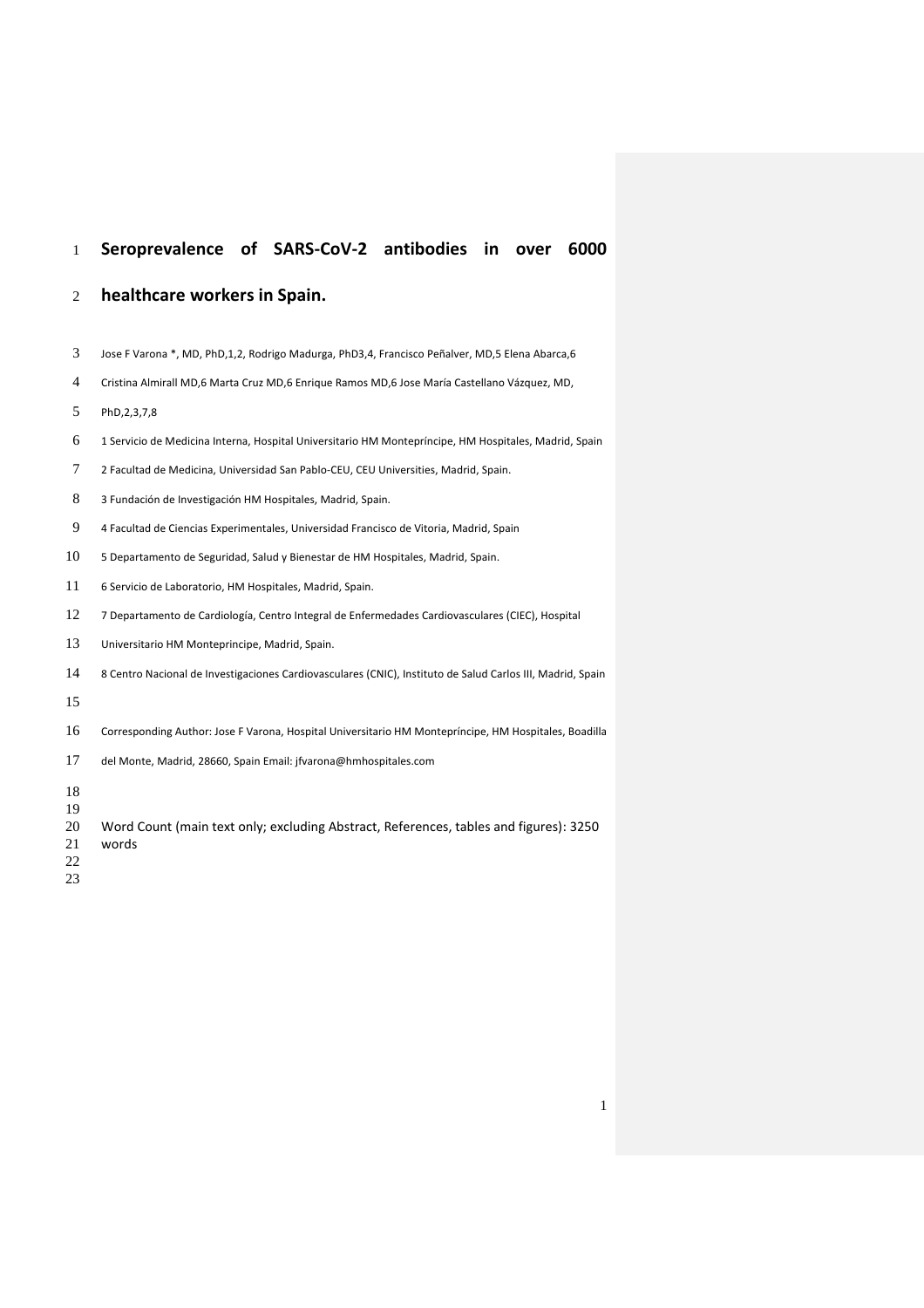| 25 | Abstract                                                                                    |                           |
|----|---------------------------------------------------------------------------------------------|---------------------------|
| 26 | Background: Spain has one of the highest incidences of COVID-19 worldwide, so               |                           |
| 27 | Spanish health care workers(HCWs) are at high risk of exposure.Our objective was to         |                           |
| 28 | determine SARS-CoV-2- antibody seroprevalence amongst HCWs and factors                      |                           |
| 29 | associated with seropositivity.                                                             |                           |
| 30 | <b>Methods:</b> Cross-sectional study evaluating 6.190 workers (97,8% of total workforce of |                           |
| 31 | a healthcare-system of 17 Hospitals across 4 regions in Spain) between April-               |                           |
| 32 | June, 2020, by measuring IgG-SARS-CoV-2-antibody titers and related clinical                |                           |
| 33 | data. Exposure-risk was categorized in high (clinical-environment; prolonged/direct-        | Con formato: Sin Resaltar |
| 34 | contact with patients), moderate (clinical-environment; low/no patient-contact) and         |                           |
| 35 | low (non-clinical-environment).                                                             |                           |
| 36 | Results: A total of 6038 employees (mean age: 43.8; 71% female) were included in final      |                           |
| 37 | analysis. Six-hundred-and-sixty-two(11.0%) were seropositive for IgG against SARS-          |                           |
| 38 | CoV-2 (39.4% asymptomatic). Adding available PCR-testing, 713(11.8%) employees              |                           |
| 39 | showed evidence of previous SARS-CoV-2-infection. However, before antibodies-               | Con formato: Sin Resaltar |
| 40 | testing, 482 of them(67%) had no previous diagnosis of SARS-CoV-2-infection.                |                           |
| 41 | Seroprevalence was higher in high- and moderate-risk-exposure (12.1% and 11.4%,             |                           |
| 42 | respectively) compared to low-grade risk subjects(7.2%)(p<0.0001); and in                   |                           |
| 43 | Madrid(13.8%) with respect Barcelona(7.6%) and Coruña(2.0%)(p<0.0001). High-risk-           | Con formato: Sin Resaltar |
| 44 | (OR:2.06;95% CI:1.63-2.62) and moderate-risk(OR:1.77;95%CI:1.32-2.37) exposure were         |                           |
| 45 | associated with positive IgG-SARS-CoV-2-antibodies after adjusting for region, age and      |                           |
| 46 | sex. Higher antibody titers were observed in moderate-severe disease(median                 | Con formato: Sin Resaltar |
| 47 | antibody-titer:13.7AU/mL) compared to mild(6.4AU/mL) and asymptomatic                       |                           |
|    |                                                                                             |                           |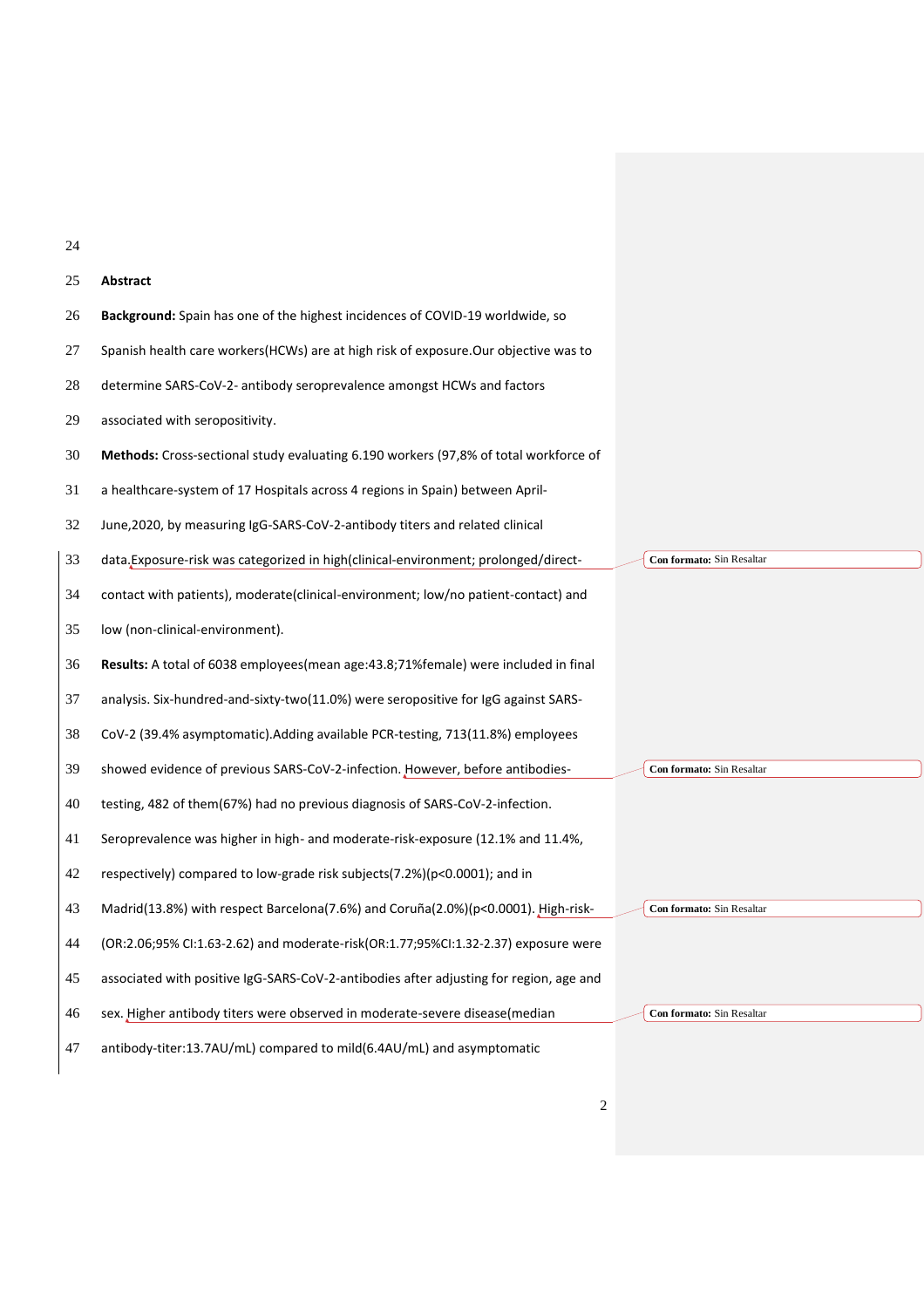| -49 | people (<30years: 4.2AU/mL).                                                              |
|-----|-------------------------------------------------------------------------------------------|
| -50 | <b>Conclusions:</b> Seroprevalence of IgG-SARS-CoV-2 antibodies in HCW is a little higher |
| -51 | than in the general population and varies depending on regional COVID19-incidence.        |

(5.1AU/mL) infection; and also in older (>60years:11.8AU/mL)compared to younger

The high rates of subclinical and previously undiagnosed infection observed in this

study reinforce the utility of antibody screening. An occupational risk for SARS-CoV-2-

- infection related to working in a clinical-environment was demonstrated in this HCW
- cohort.
- 
- **Key Words**
- SARS-CoV-2; COVID19, Seroprevalence; Healthcare Workers
-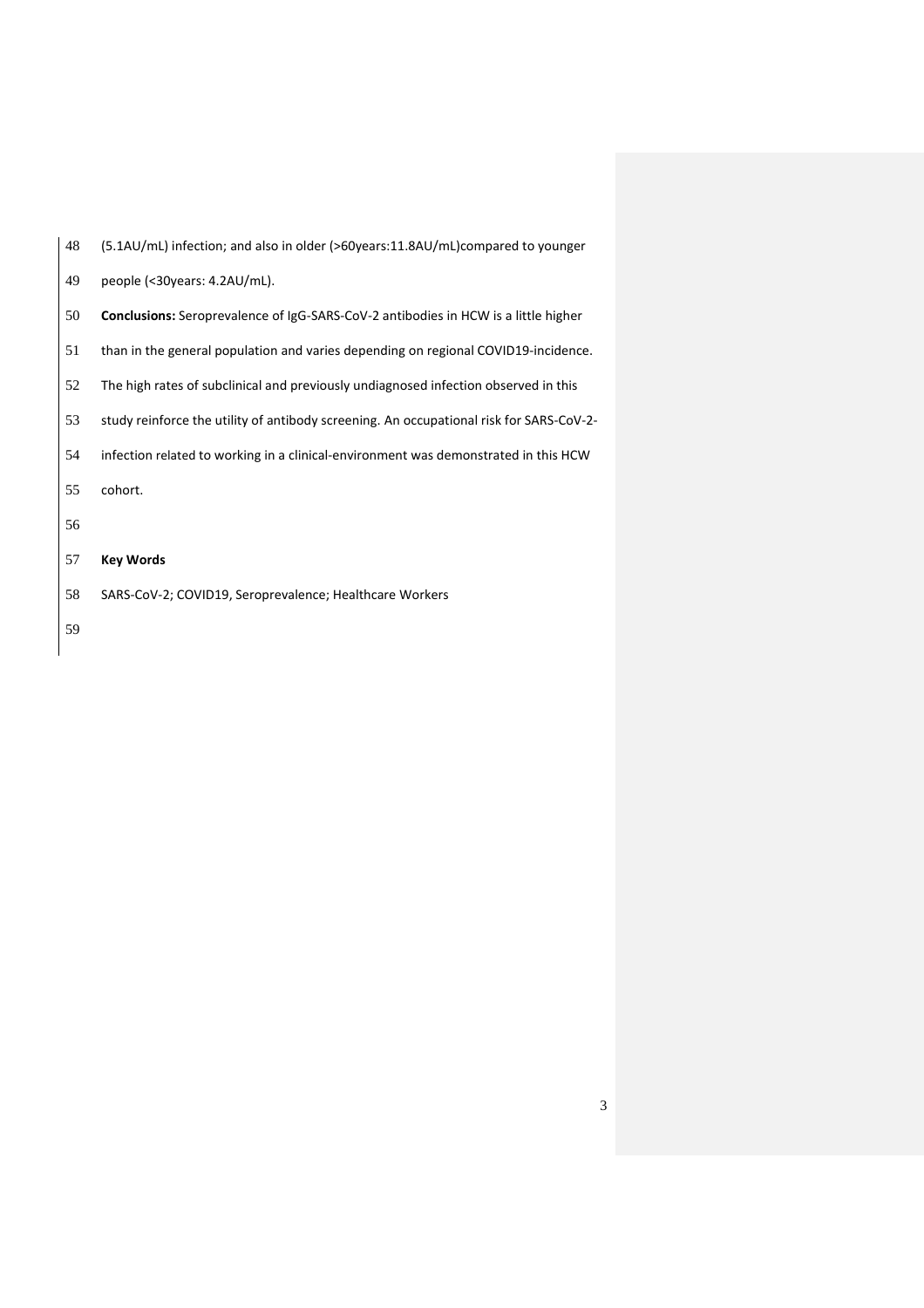#### **Key Messages**

| 61       | Evaluating SARS-CoV-2-IgG antibodies in all the hospital personnel (more than |
|----------|-------------------------------------------------------------------------------|
| 62       | 6.000 subjects) of a Spanish multiregional healthcare system we have found a  |
| 63       | seroprevalence of 11.0% in HCW, a little higher than general population and   |
| 64       | with very variable percentage depending on the regional COVID-19 incidence.   |
| 65       | Almost 40% of the hospital personnel with SARS-CoV-2 infection had a          |
| 66       | subclinical infection and 67% of HCW with SARS-CoV-2 infection had not been   |
| 67       | previously diagnosed before serological testing.                              |
| 68       | Seroprevalence was higher in high- and moderate-risk exposure, and both       |
| 69       | conditions were independent factors associated with anti-SARS-CoV-2 IgG       |
| 70       | seropositivity.                                                               |
| 71<br>72 |                                                                               |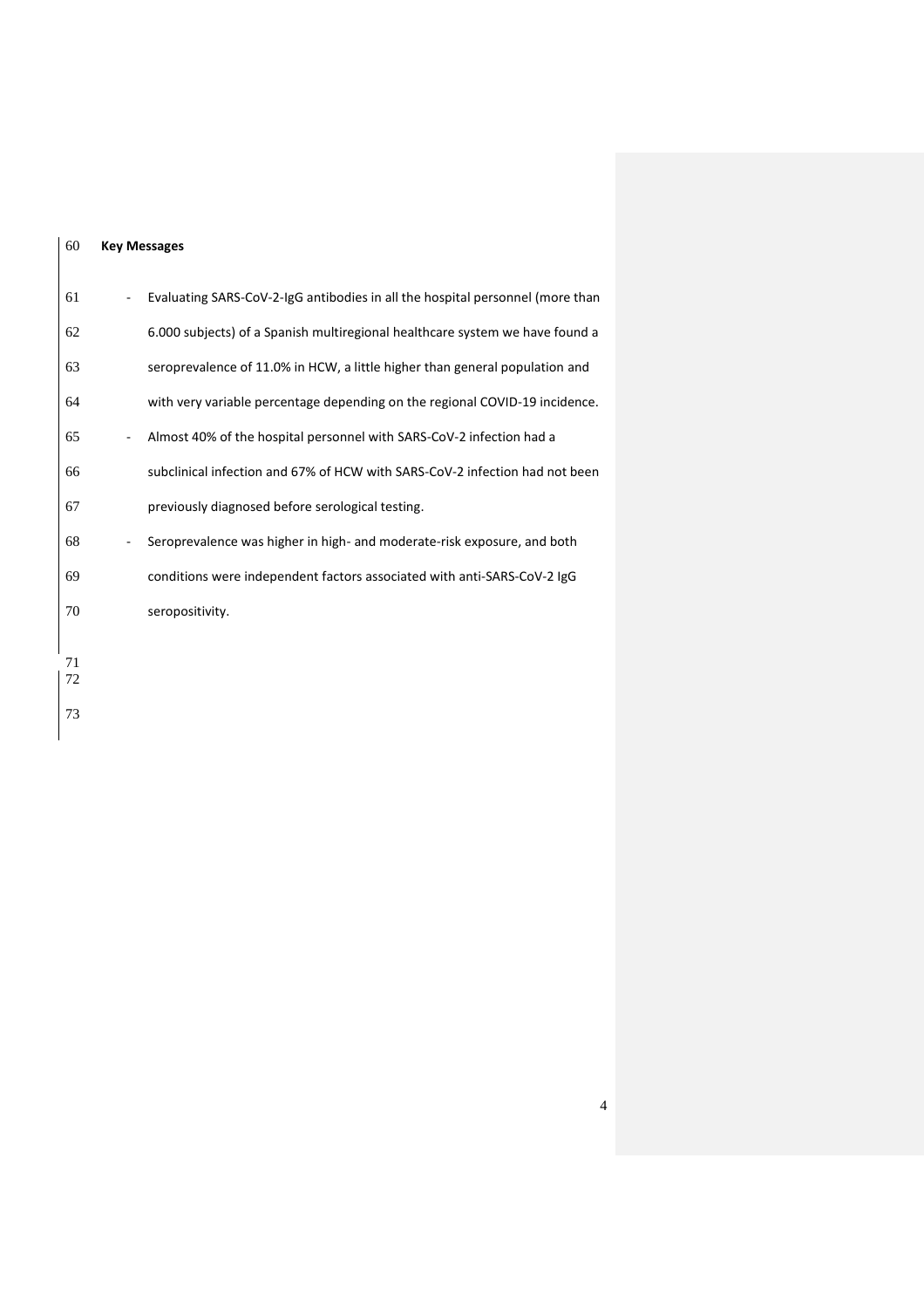#### **INTRODUCTION**

 The severe acute respiratory syndrome coronavirus 2 (SARS-CoV-2) causing coronavirus disease 2019 (COVID 19), first detected in Wuhan, China, in December 2019 (1) has rapidly spread around the world, leading to unprecedented burden on health care systems, causing over 58 million cases of confirmed infection and over 1 million deaths worldwide by November 2020 (2). In this setting, evaluating the seroprevalence of IgG against SARS-CoV2 amongst healthcare workers (HCW) is a very useful tool in order to understand the true rates of infection and identify 82 asymptomatic infection (3). Healthcare Workers (HCW) have been shown to be at increased risk of SARS-CoV-2 infection due to occupational exposure to infected patients with an estimated prevalence by Polymerase Chain Reaction (PCR) testing ranging from 1% to 20 %, depending on the timeframe of the pandemic (early vs. afterwards) (4). Specifically, in Spain 40.961 cases of COVID19 in HCW have been reported as of May 29, representing 88 a staggering 24% of the total cases (5). Various reports have studied the antibody response in HCW with variable rates, depending on the country, the time when the analysis was performed, symptomatic status and employee category. Rates of seroprevalence amongst HCW range from 0,7% in a study evaluating half the staff during acute phase in Italy (6) up to 44,7% in a study carried out in England during April-June 2020 which included symptomatic HCW (7). To the best of our knowledge, to date none of these studies have evaluated the whole population of workers belonging to a chain of hospitals with multiple hospitals in different regions of a country.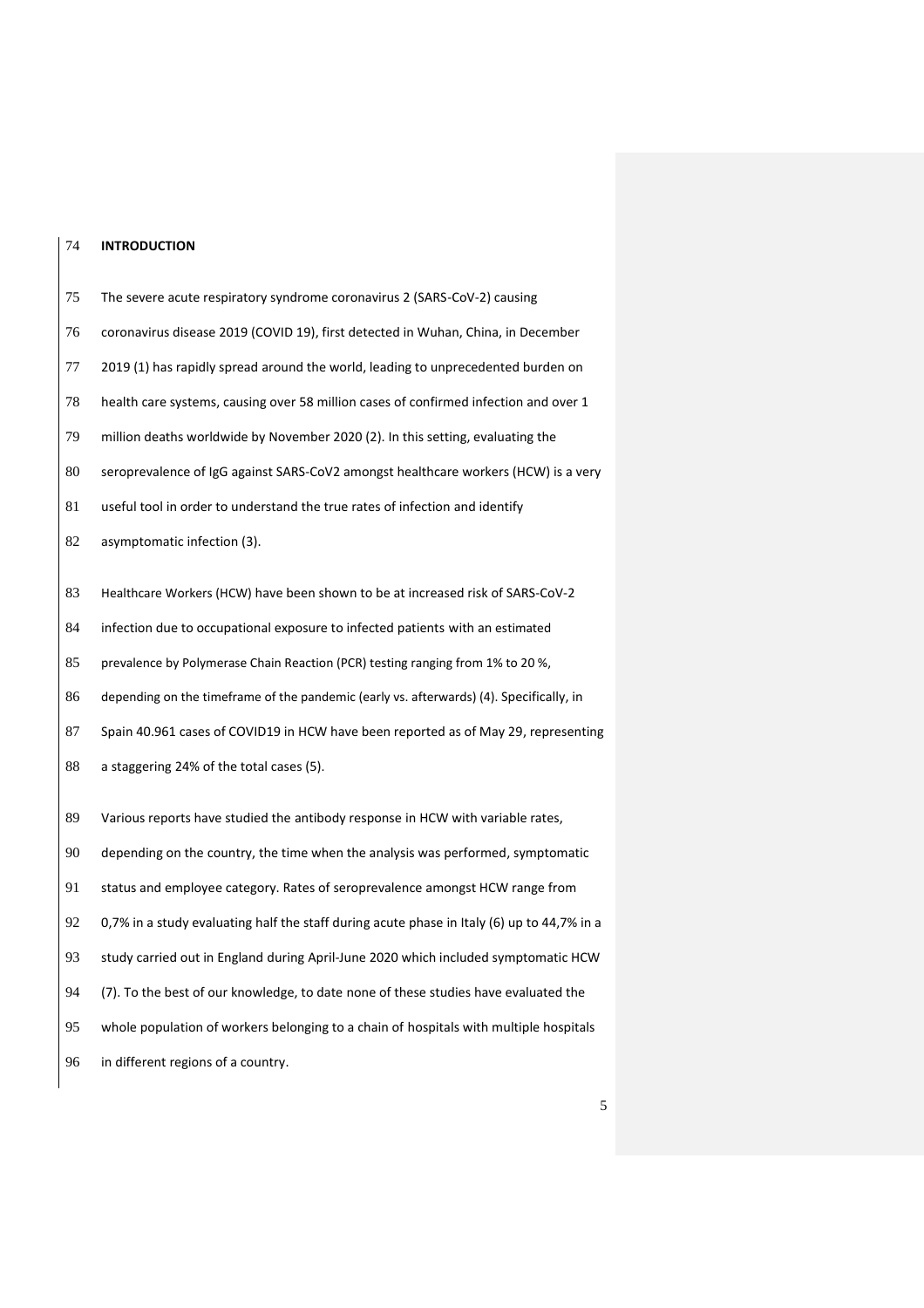| 97  | In this context, we conducted the present study which aims to study the                |
|-----|----------------------------------------------------------------------------------------|
| 98  | seroprevalence of IgG antibodies against SARS-CoV-2 in all 6300 workers of HM          |
| 99  | Hospitals, a chain of 17 Hospitals in Spain across the regions of Madrid, Catalonia,   |
| 100 | Galicia, and Castilla Leon, to assess the rate of symptomatic and asymptomatic         |
| 101 | infection. Furthermore, we analyzed different variables including professional         |
| 102 | exposure, epidemiological, and clinical data, to study potential factors which may be  |
| 103 | involved in explaining the rates of infection in the workforce of this Spanish         |
| 104 | multicenter healthcare provider group.                                                 |
| 105 | <b>METHODS</b>                                                                         |
| 106 | Study design, population, setting and procedures                                       |
| 107 | Cross-sectional study, measuring serum IgG anti-SARS-CoV-2 titers among all            |
| 108 | employees of the HM Group (GHM). GHM treated over 15000 patients during the            |
| 109 | period of March until May of 2020 with over 3000 COVID-19 inpatients. The total        |
| 110 | number of employees of the group is 6330.                                              |
| 111 | We recruited participants via the HM Occupational Health Department. All employees     |
| 112 | registered at GHM were invited to participate in the study via email. A total of 6.190 |
| 113 | workers agreed to participate (97,8% of the total workforce). Participants were        |
| 114 | evaluated between April 15 and June 30, 2020, by measuring SARS-CoV-2 antibody         |
| 115 | titers and completing a face-to-face or online survey about clinical data (exposure    |
| 116 | grade, symptoms, diagnostic tests and therapy) related to SARS-CoV-2 infection.        |
| 117 | We cross-referenced data with the regularly updated Health & Safety-Human              |
| 118 | Resources database. The occupational roles of staff were categorized into three groups |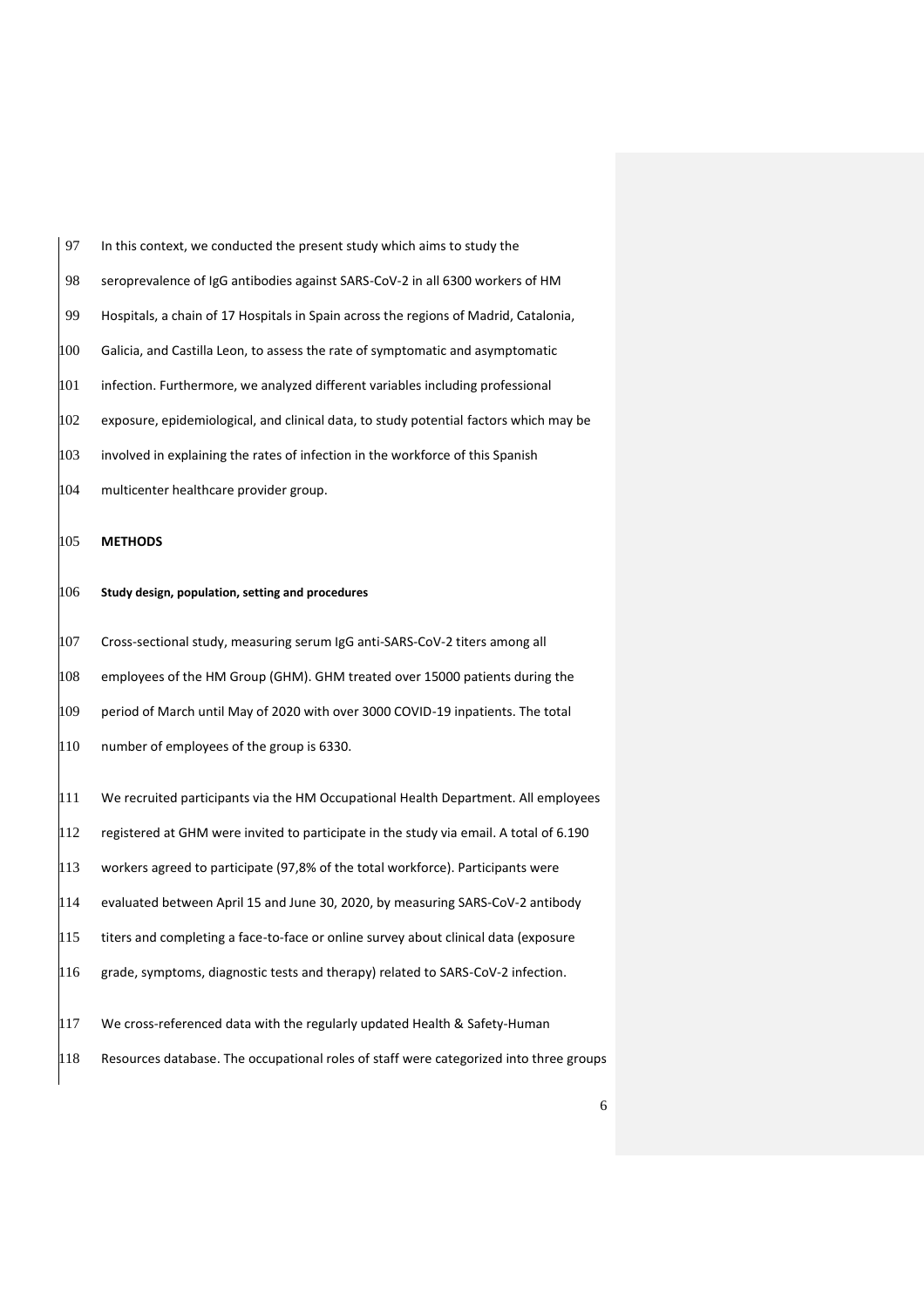| 119 | of risk for SARS- CoV-2 exposure, considering professional category and working area:         |                           |
|-----|-----------------------------------------------------------------------------------------------|---------------------------|
| 120 | high risk exposure, including those workers who carry out their activity in a clinical        |                           |
| 121 | environment and have prolonged direct contact with patients (eg, nurse, doctor,               |                           |
| 122 | physiotherapist, porter, etc); moderate risk exposure, including those who work in a          |                           |
| 123 | clinical environment and have low/no patient contact, but are potentially at higher risk      |                           |
| 124 | of nosocomial exposure (eg, domestic and laboratory staff); and low risk exposure,            |                           |
| 125 | which included those staff who work in a non-clinical environment and have                    |                           |
| 126 | minimal/no patient contact (eg, office staff/administrative, information technology,          |                           |
| 127 | secretarial, clerical).                                                                       |                           |
| 128 | Quantification of antibodies against SARS-CoV-2.                                              |                           |
| 129 | We used the indirect chemiluminescence immunoassay MAGLUMI 2019-nCoV IgG                      |                           |
| 130 | (CLIA) developed by Snibe Diagnostic to measure IgG antibody titers against SARS-CoV-         |                           |
| 131 | 2. This serum test has a clinical sensitivity of 91,21% and a specificity of 97,33% (272)     |                           |
| 132 | 2019-nCoV IgG-en-EU, V1.2, 2020-02). Serum IgG titers were considered negative                |                           |
| 133 | (non-reactive) with a result less than 0.900 AU/mL (<0.900 AU/mL), positive (reactive)        |                           |
| 134 | with a result greater than or equal to 1.10 AU/mL ( $\geq$ 1.10 AU/mL) and indeterminate      |                           |
| 135 | with a result in the interval between 0.900 and $1.100(0.900 \le x \le 1.10 \text{ AU/mL})$ . |                           |
| 136 | Participants with indeterminate antibody titers were invited to return to repeat the          | Con formato: Sin Resaltar |
| 137 | serum titre test at least seven days after the initial antibody test.                         | Con formato: Sin Resaltar |
| 138 | Based on clinical and serological data, patients were classified as either having: 1) No      |                           |
| 139 | SARS-CoV-2 infection, which included participants with a negative serological test            |                           |
| 140 | result (and a negative PCR when available), regardless of the previous presence of            |                           |
| 141 | COVID-19 compatible symptoms; 2) Asymptomatic SARS-CoV-2 infection, including                 |                           |

 $\overline{\phantom{0}}$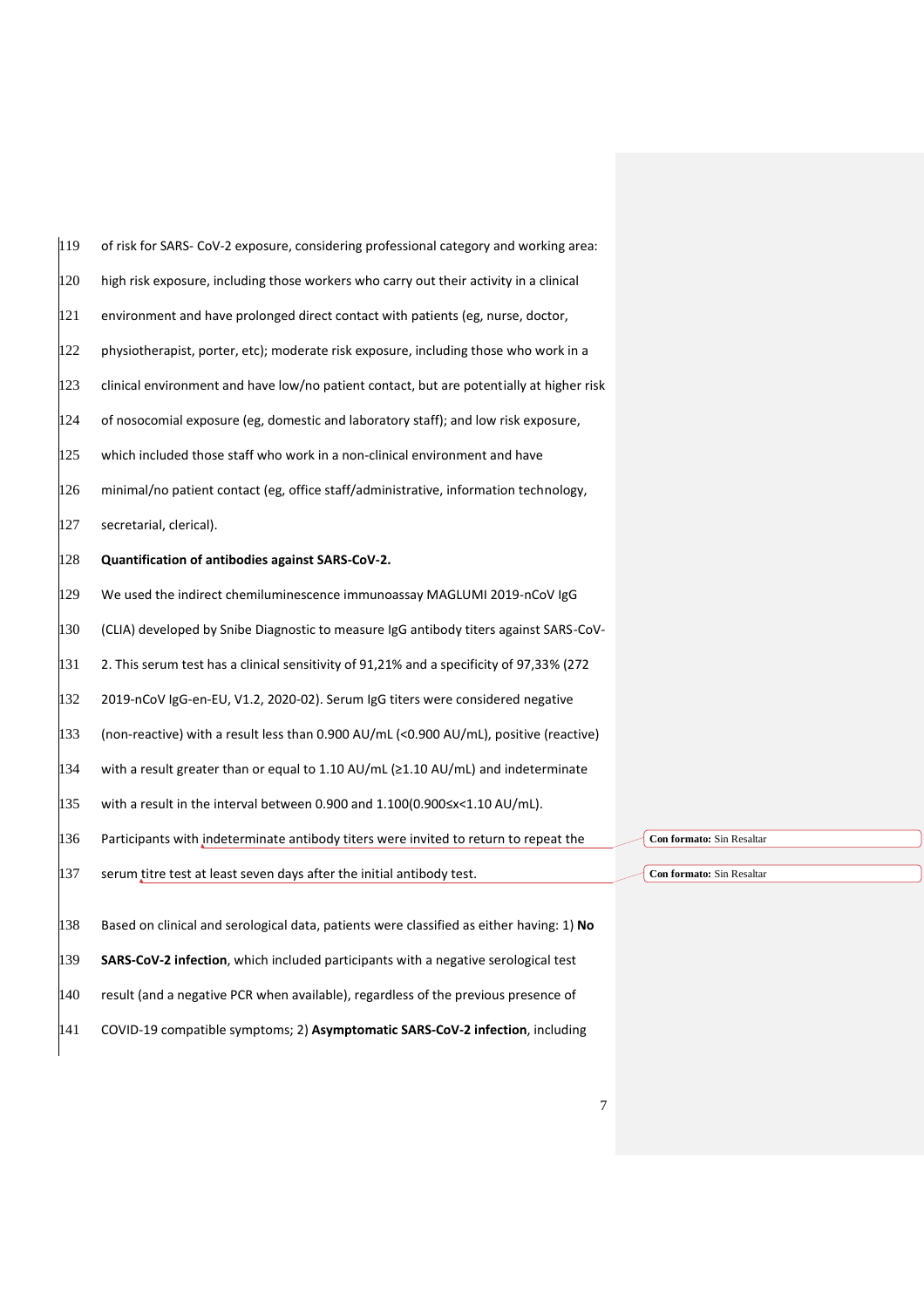| 142 | individuals who did not report COVID-19 compatible symptoms and had a positive           |
|-----|------------------------------------------------------------------------------------------|
| 143 | result in the serological test (and/or in PCR testing when available), or 3) Symptomatic |
| 144 | infection, for those individuals who reported COVID-19 compatible symptoms and in        |
| 145 | whom SARS-CoV-2 infection was well documented either by a positive PCR test              |
| 146 | detecting RNA in oro/nasopharyngeal swabs and/or a positive serological result. This     |
| 147 | category was further classified into mild disease, as defined by patients who did not    |
| 148 | require hospital admission or emergency department stay, or moderate to severe           |
| 149 | disease, for those patients who required hospital admission or stay at Emergency         |
| 150 | Department for assessment beyond the initial assessment in occupational health of        |
| 151 | the center or corresponding primary care center.                                         |
| 152 | PCR testing was performed only in subjects with COVID19 compatible symptoms or in        |
| 153 | those asymptomatic but with close unprotected household or hospital contact with         |
| 154 | COVID19 patients                                                                         |
|     |                                                                                          |

### **Statistical analysis**

 Summary statistics were performed as absolute and relative frequencies (%) for qualitative variables and as median and interquartile range for quantitative variables. Chi-squared tests were used to study the dependence between the presence or not of 159 IgG antibodies against SARS-Cov-2 and age, sex, symptoms, infection category, grade  $\frac{1}{160}$  of exposure to COVID-19 and region of hospital location. Differences mean IgG titre  $|161$  between groups were analyzed by Mann-Whitney U test, adjusting p values with Bonferroni method for multiple comparisons. Univariate logistic regression was  $\frac{1}{6}$  performed to study the association of the mentioned variables with the presence or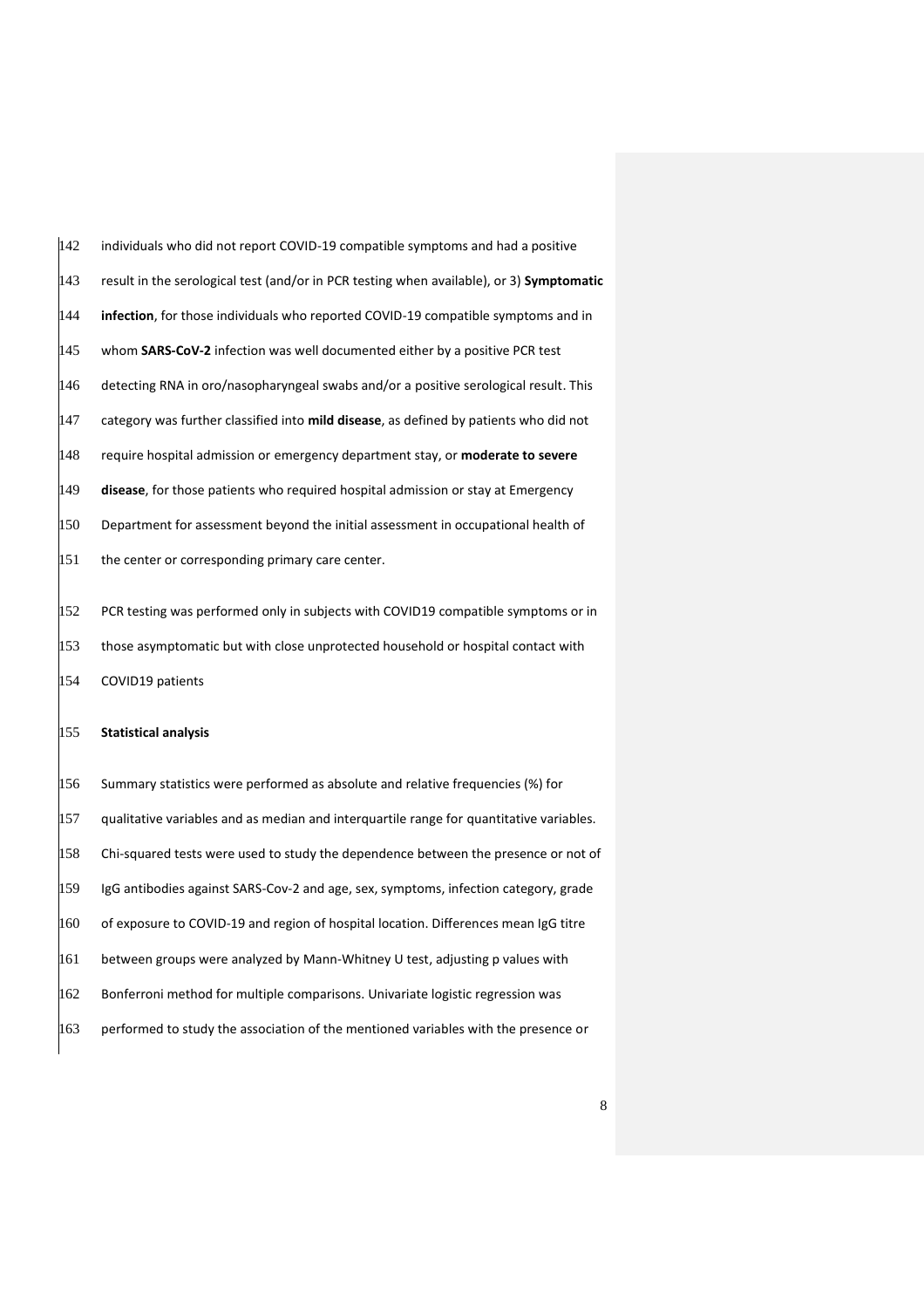| 164 | not of IgG antibodies. Additionally, the association of exposure risk with the presence |
|-----|-----------------------------------------------------------------------------------------|
| 165 | of IgG antibodies were analyzed adjusting for region, age and sex covariates.           |
| 166 | All the statistical analyses have been conducted using R (version 4.0.2).               |
| 167 | <b>Ethics approval</b>                                                                  |
| 168 | The protocol was approved by the Ethics Committee of HM Group (GHM) (Comité             |
| 169 | Ético de Investigación con Medicamentos de HM Hospitales) (ref. no.                     |
| 170 | 20.04.1611/1640-GHM).                                                                   |
| 171 |                                                                                         |
| 172 | <b>RESULTS</b>                                                                          |
| 173 | Between April 15 and June 30,2020, a total of 6190 employees were evaluated. One        |
| 174 | hundred and fifty-two were excluded due to incomplete data, 6038 were included in       |
| 175 | the final analysis.                                                                     |
| 176 | Demographic and clinical data                                                           |
| 177 | The mean age of the analyzed participants was 43.8 years (SD 4.1; range 20 to 80        |
| 178 | years) and 71,1% were females. Demographic and clinical characteristics for overall     |
| 179 | participants are summarized in table 1. One thousand two hundred and fifty-three        |
| 180 | participants (20,8%) reported COVID-19 compatible symptoms in the previous 2            |
| 181 | months. Oro/nasopharyngeal PCR testing was performed in 1061 subjects (17,6%),          |
| 182 | with a positive result for SARS-CoV2 infection in 245 of these (23.1%). Among           |
| 183 | symptomatic participants, 96.4% were outpatients and 3,6% admitted to hospital.         |
| 184 | Data of SARS-CoV-2 infection                                                            |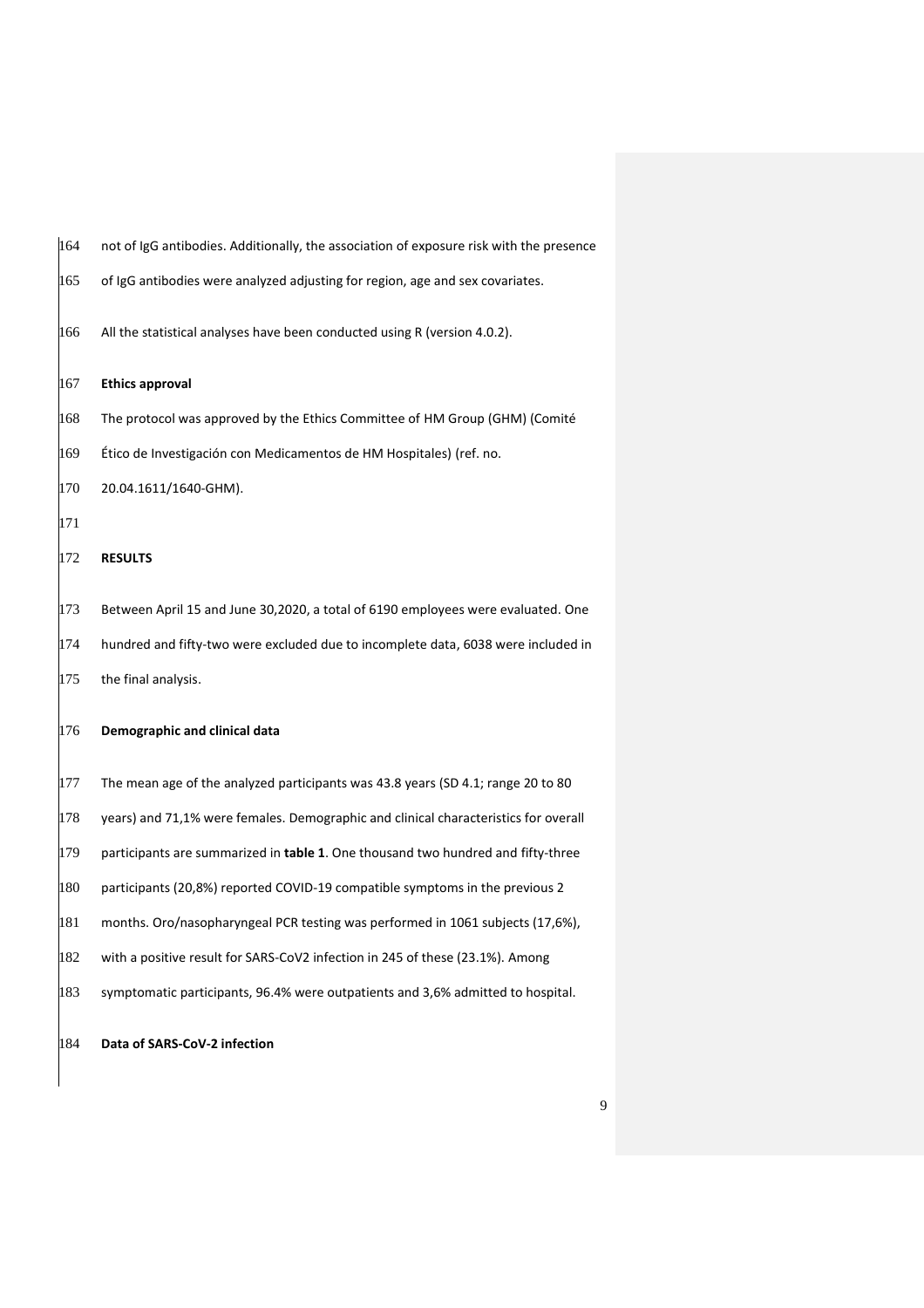Six-hundred-and-sixty-two (11.0%) were seropositive for IgG against SARS-CoV-2.

Among them, 261 (39.4%) were asymptomatic, which implies a seroprevalence of

187 asymptomatic infection of 4,32%.

 Considering clinical, PCR testing, and serological data, 713 (11.8%) employees had evidence of previous SARS-CoV-2 infection (37.0% of them were asymptomatic). **Table 2** shows the different infection categories according to the presence of COVID19 compatible symptoms, PCR and IgG antibodies result, while **figure 1** shows the distribution of infected subjects considering age, sex and Infection category and severity. Among infected employees, 264 (37.0%) were asymptomatic. Among the 449 symptomatic subjects, 395 (88.0%) had mild symptoms, while 54 (12.0%) presented moderate to severe symptoms, and 45 (10%) required hospital admission. Among all the employees with SARS-CoV-2 infection documented after antibodies testing, 482 (67,6%) had not previously received a diagnosis of SARS-CoV-2 infection. Six hundred and sixty-two participants (11.0%) were seropositive for IgG against SARS- CoV-2. Among them, 401 (60.6%) reported previous COVID-19 compatible symptoms and 261 (39.4%) did not. **Table 2** shows the demographic and clinical characteristics 201 among all participants, by SARS-CoV-2 IgG serology result. **Risk factors associated with positive antibodies result**

 According to geographical regions, seroprevalence was 13.8% in Madrid, 7.6% in Barcelona (Catalonia) and 2.0% in Coruña (Galicia) (Chi-squared test, p <0.0001). Regarding the exposure category, seroprevalence was 12.1% in high-grade risk

**Con formato:** Sin Resaltar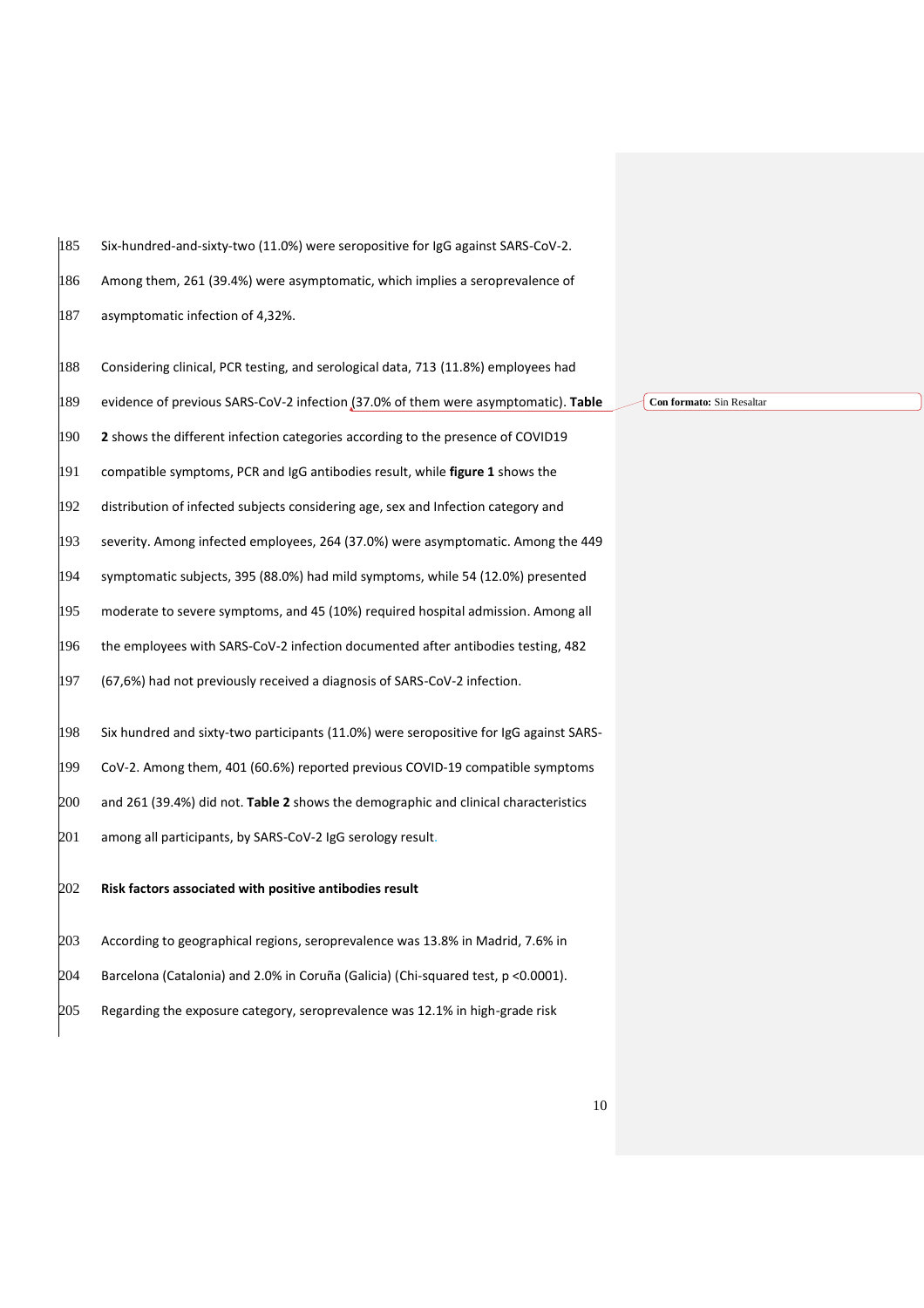| 206 | exposure subjects, 11.4% in moderate-grade risk subjects, and 7.2% in low-grade risk      |
|-----|-------------------------------------------------------------------------------------------|
| 207 | subjects. (Chi-squared test, p < 0.0001).                                                 |
| 208 | The univariate model (Table 3) identified moderate and high-risk exposure (OR: 1.67;      |
| 209 | 95% CI: 1.25-2.23; OR: 1.77; 95% CI: 1.41-2.26, respectively) and the presence of         |
| 210 | COVID-19 compatible symptoms (OR: 8.16; 95% CI: 6.87-9.70) as variables associated        |
| 211 | with positive result in IgG SARS-CoV-2 antibodies. Among the COVID-19 compatible          |
| 212 | symptoms, anosmia (OR: 36.44; 95% CI: 26.21-51.57), dysgeusia (OR: 35.50; 95% CI:         |
| 213 | 25.29-50.81), fever (OR: 12.95; 95% CI: 10.20-16.48) and low-grade fever (OR: 9.89;       |
| 214 | 95% CI: 7.85-12.46) showed the strongest correlation with the presence of SARS-CoV-2      |
| 215 | antibodies.                                                                               |
| 216 | We built a multivariate logistic regression model to adjust for age, sex and region the   |
| 217 | association between exposure risk and SARS-CoV-2 infection. The results showed no         |
| 218 | change in the association for moderate and high-risk exposure (OR: 1.77; 95% CI: 1.32-    |
| 219 | 2.37; OR: 2.06; 95% CI: 1.63-2.62 respectively), neither for the adjusting variables (see |
| 220 | Table 3).                                                                                 |
| 221 | <b>Antibody Titers</b>                                                                    |
| 222 | Figures 2 shows the distribution of antibody titers considering demographic, clinical     |

 characteristics and grade of exposure. Higher titers were observed in patients with moderate-severe disease (median antibody titer of 13.7 [3.9 - 23.6] AU / mL) compared to patients with mild symptoms (median of 6.4 [2.4 - 15.6] AU / mL) and subjects with asymptomatic infection (median titers of 5.1 [2.6 - 13.8] AU / mL). Considering age, higher titers were also observed in subjects aged > 60 and between 46-60 years (median antibody titer of 11.8 [5.0 - 30.2] and 7.9 [3.3 - 19.1] AU / mL,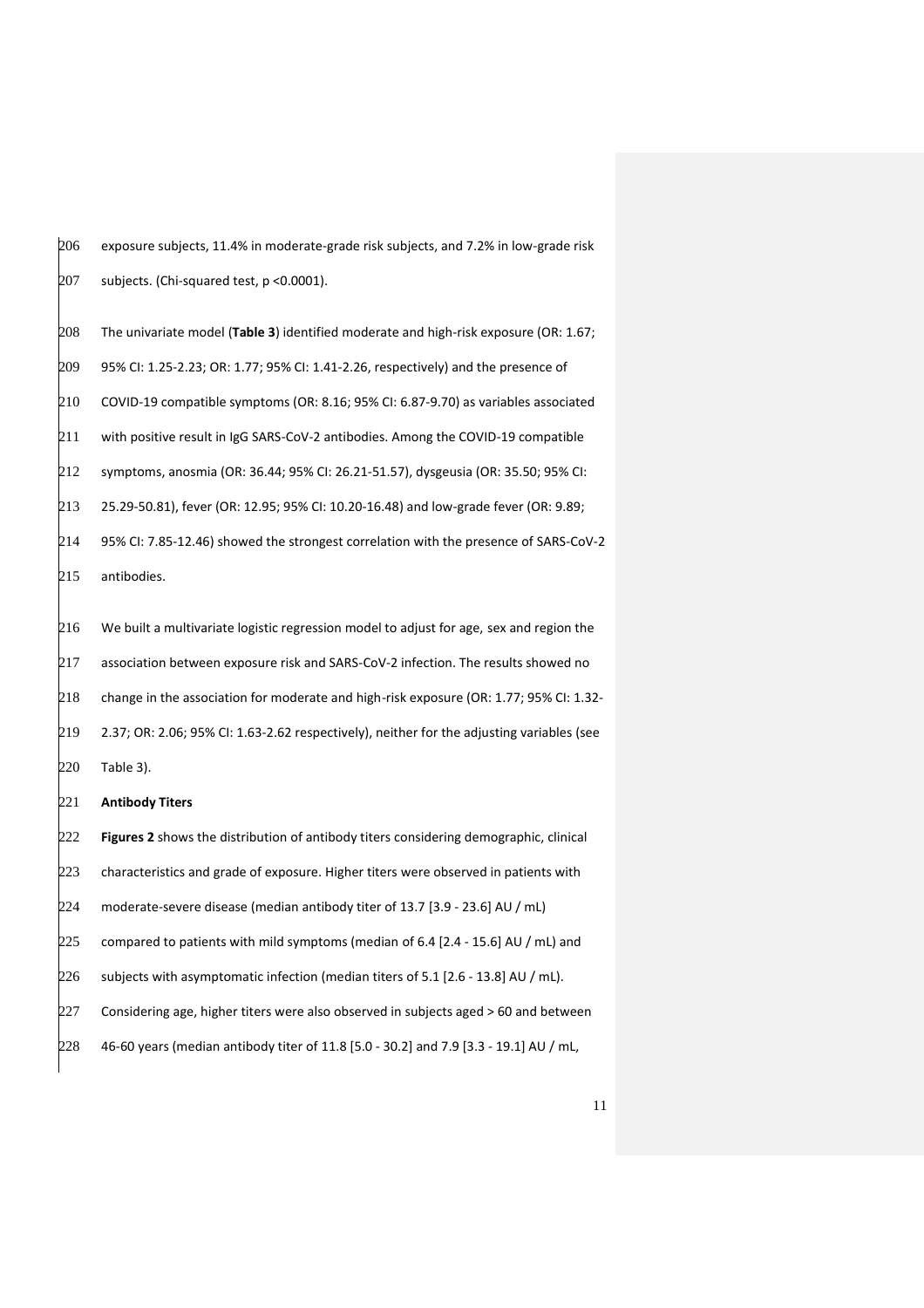| 230 | years and 4.2 [2.2 - 9.0] in <30 years).                                                 |                           |
|-----|------------------------------------------------------------------------------------------|---------------------------|
| 231 | <b>DISCUSSION</b>                                                                        |                           |
| 232 | The present study evaluated with a systematic screening for antibodies against SARS-     |                           |
| 233 | CoV-2 a large cohort of more than 6,000 health service employees of a tertiary           |                           |
| 234 | institution spread over several regions of Spain, a country severely affected by the     |                           |
| 235 | COVID-19 pandemic. The results show a relatively high prevalence of previous SARS-       |                           |
| 236 | CoV-2 infection in HCW. The seroprevalence of IgG antibodies against SARS-CoV-2 in       | Con formato: Sin Resaltar |
| 237 | HCW in this study was 11%, with highly variable regional percentages. According to       |                           |
| 238 | regions, HCW seroprevalence has been slightly higher compared to general population      |                           |
| 239 | in Spain (figure 3), where the figures have been similar to those of other countries (8- |                           |
| 240 | $11$ ).                                                                                  |                           |
| 241 | Several studies estimating the seroprevalence in HCW have been recently published.       |                           |
| 242 | However, only a few of them have evaluated large cohorts (with more than 1.000           |                           |
| 243 | participants) of health staff and they have reported highly variable rates of HCW global |                           |
| 244 | seroprevalence, mainly depending on the region, the percentage and the                   |                           |
| 245 | characteristics of the health personnel analyzed. Thus, the reported overall             |                           |
| 246 | seroprevalence in HCW has been shown to be 18% in London, UK evaluating 93% of           |                           |
| 247 | symptomatic and only 8% of asymptomatic employees (7); 13,7% in New York City,           |                           |
| 248 | USA, evaluating 56% of the health personnel (12); and 1,8% in China in a study           |                           |
| 249 | evaluating individuals from four different geographic locations and different            |                           |
| 250 | populations (25% of them HCW) (13). The only report with a large cohort evaluating all   |                           |
| 251 | the health personnel of a single region has shown a seroprevalence of 4% in HCW of       |                           |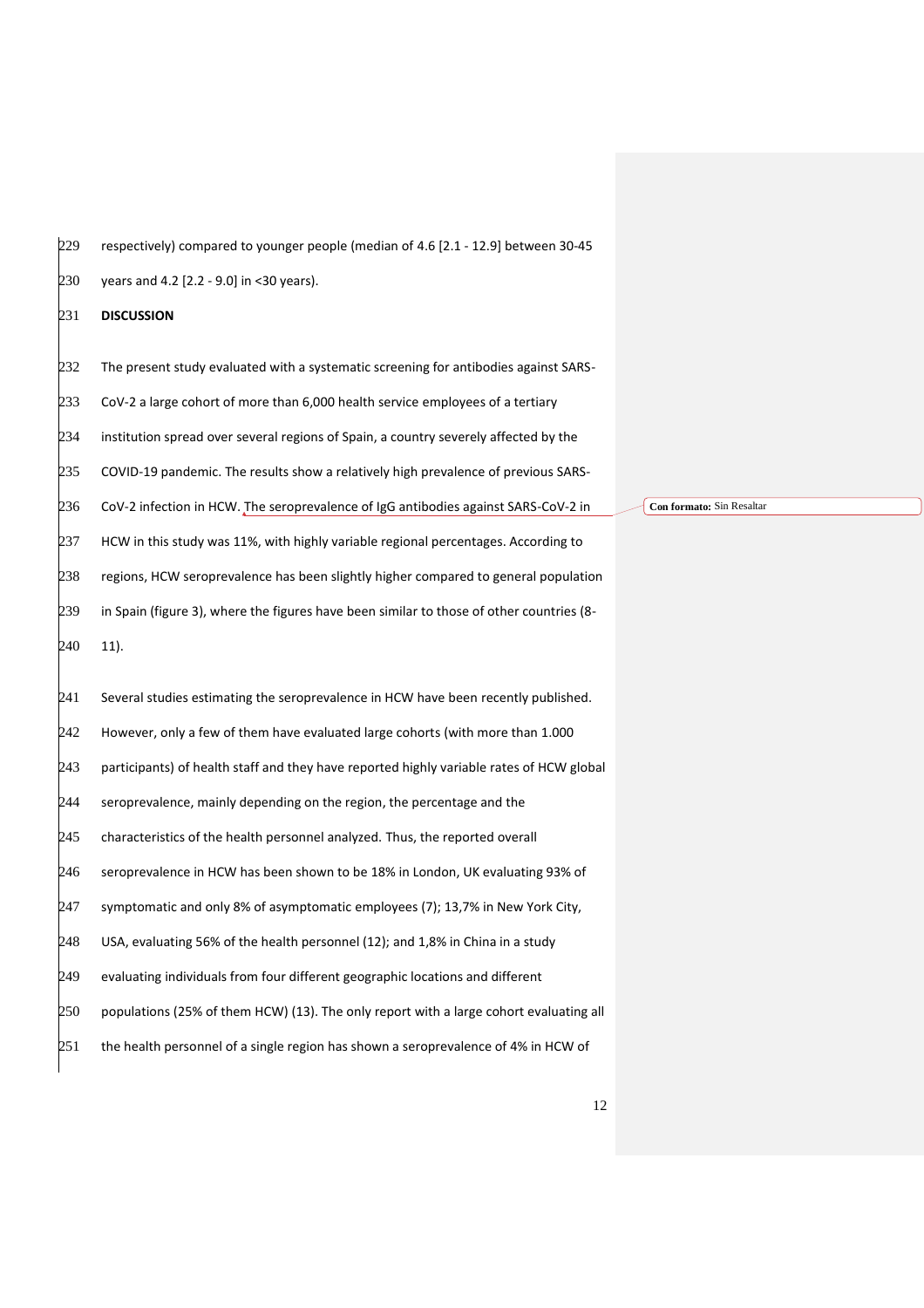the central region of Denmark (14), a country with much lower prevalence of COVID-19.

 Our study demonstrates the importance of the degree of exposure to COVID-19 patients, with higher seroprevalence in frontline healthcare personnel compared to personnel working in a non-clinical environment. In our cohort, workers in any clinical- environment, not only at high-risk but also at moderate-risk exposure, presented a higher probability of seropositivity compared to those workers with no exposure to clinical environments (OR: 1.87; 95% CI: 1.47-2.39 for high-risk exposure; and OR: 1.63; 95%CI: 1.21-2.19 for moderate-risk exposure). This observation is consistent with results reported in other studies (14-16). However, it contrasts with reports from China and Europe in which no differences were observed comparing HCW from high-risk areas (involved in close contact with COVID-19 patients) with personnel without direct contact with patients, both in the detection of SARS-CoV-2 infection by PCR (17-20) and by the presence of antibodies (21-22). In this context, we think our methodology is more appropriate to evaluate this point, since we have evaluated the presence of SARS-CoV- 2 infection by detecting antibodies (which is more accessible than PCR testing for detecting asymptomatic infection) in all of the employees (avoiding possible selection bias) of a large cohort of participants. In our cohort, more than 65% of the subjects with SARS-CoV-2 infection had not been diagnosed previously to serological evaluation, highlighting the great value of testing antibodies against SARS- CoV-2, especially in identifying undetected infections in HCW. Seropositivity includes both symptomatic and asymptomatic SARS-CoV-2 infection. It is well-known that a substantial percentage of all infections are asymptomatic and that infected subjects can carry the virus without presenting any symptoms for several

**Con formato:** Sin Resaltar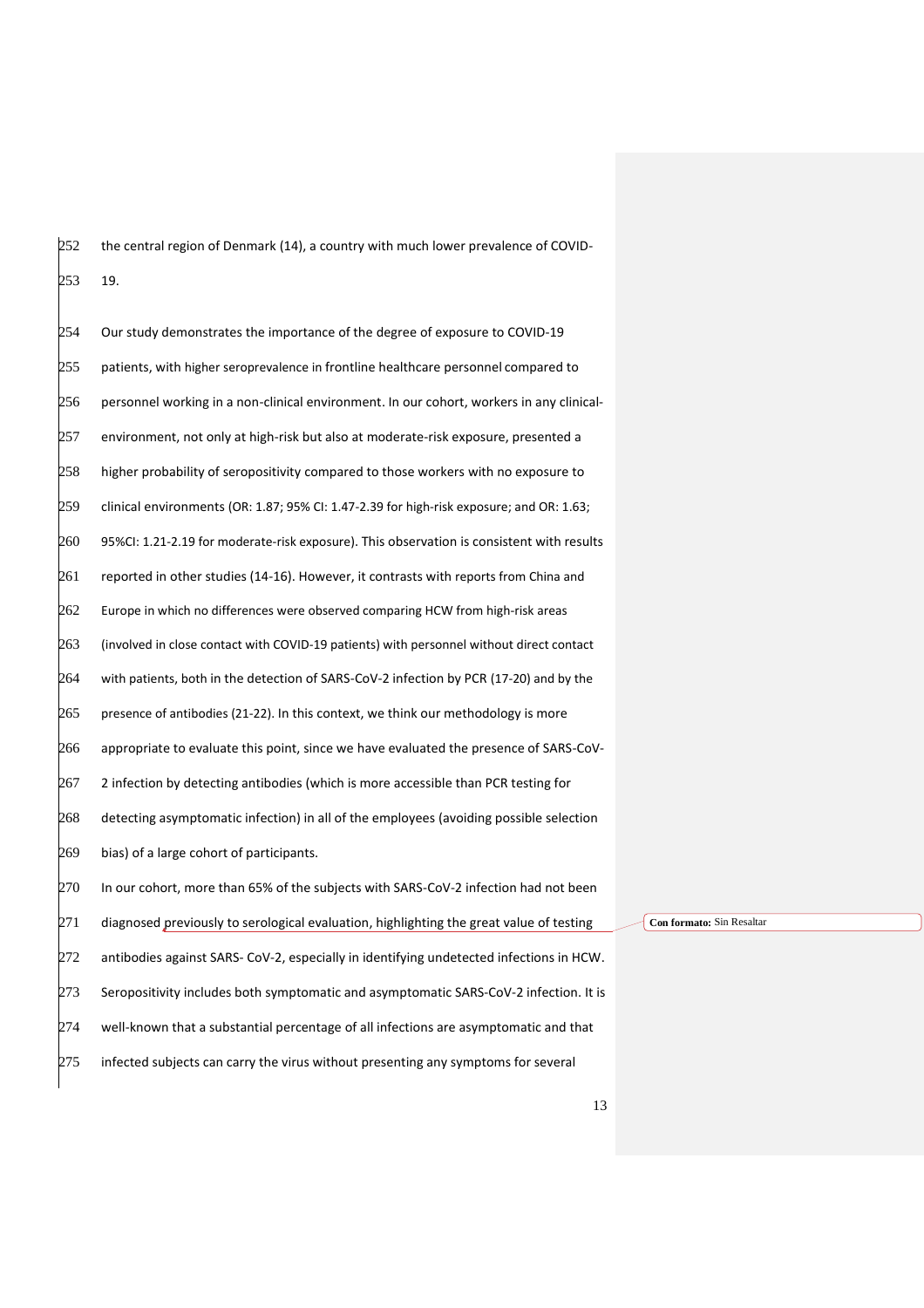weeks. In the current study, up to 39,4% of the HCW presenting with antibodies 277 against SARS-CoV-2 were completely asymptomatic, not reporting any COVID-19 compatible symptoms at interview. This high rate of subclinical infection in HCW is crucial, since asymptomatic workers may potentially spread the SARS-CoV-2 infection both in a clinical environment with patients and other HCWs, and well as in their households (23). It is interesting to point out that the quantitative analysis of antibodies showed lower titers in asymptomatic individuals compared to moderate-to- severe COVID-19 patients, suggesting that asymptomatic infection generates a weaker immune response against SARS-CoV-2 (24). Inversely, and with respect to the severity of the disease, higher titers of IgG antibodies against SARS-CoV-2 were observed in patients with moderate-severe disease compared to those with mild symptoms. In our study, 12% of the symptomatic HCW with documented SARS-CoV-2 infection had moderate to severe disease (requiring hospital admission or stay at Emergency Department), and, specifically, 10% were admitted to hospital, similar figures to reported data in HCW in Spain (10 % admitted to hospital, with a lethality rate of 0,1%) (5). In this context, the finding of higher IgG titers seems to indicate a greater severity 292 of the disease. In our cohort, among COVID-19 compatible symptoms, the most strongly associated with a positive antibody response were loss of smell and taste (14), fever and low-

296 grade fever. In the other hand, other symptoms such as cough and dyspnea, of

important clinical relevance, showed less association with seropositivity. This

observation highlights the importance of always including the presence of anosmia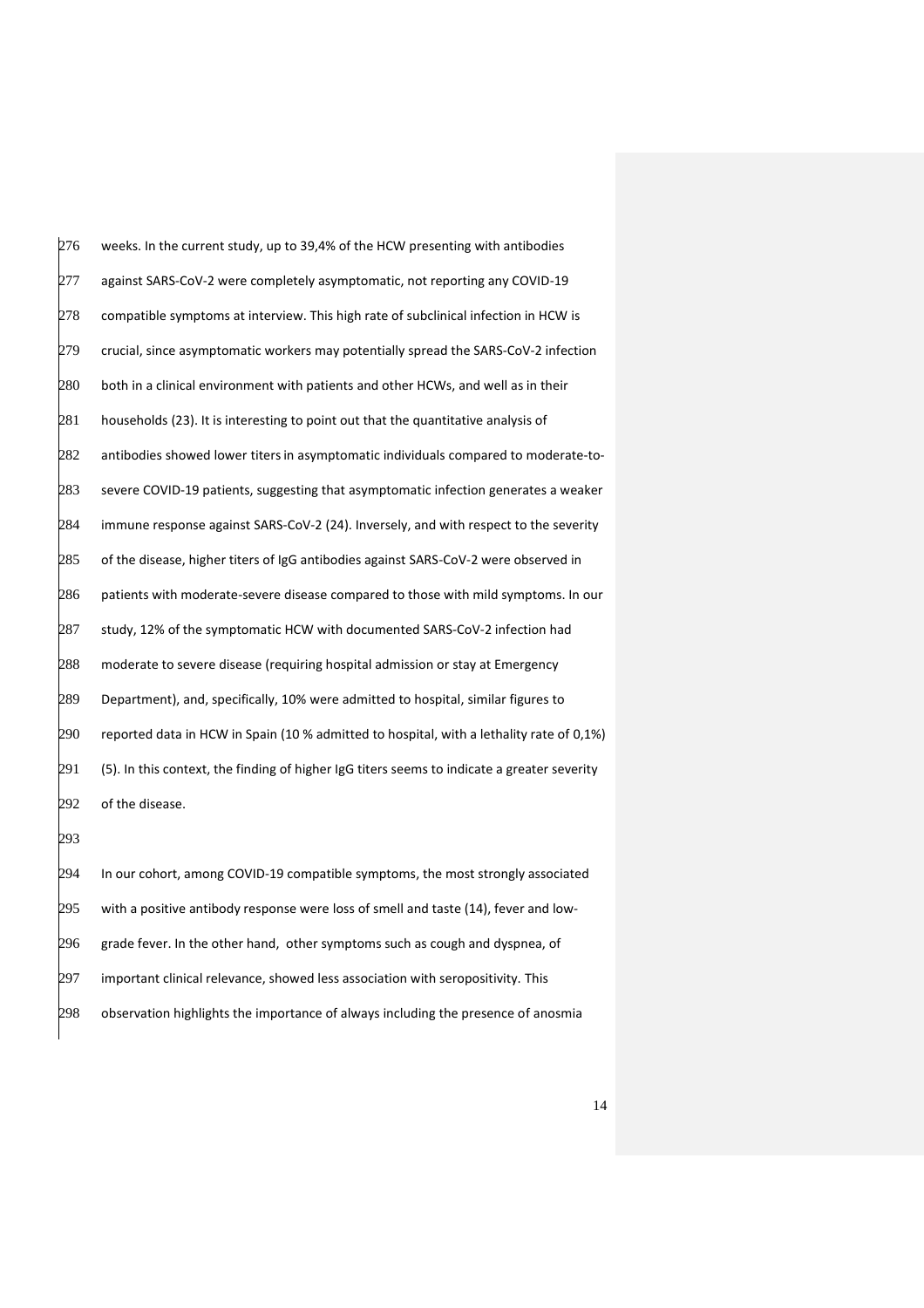and dysgeusia in the clinical questionnaire, symptoms of probable greater specificity, although with less impact on the clinical prognosis.

 Regional differences reported in a large nationwide study of seroprevalence may explain in part our results (**figure 3**). Madrid has been one of the regions of Spain with the highest incidence of COVID-19 cases and presented a seroprevalence rate of 11,5% (95% CI: 9.9%-13.3%) in the total population (8), compared to 13.8% (95% CI: 13.6%- 13.9%) in HCW in the present study. Coruña (Galicia), in contrast, is one of the regions less affected by the pandemic, with a general seroprevalence rate of 1.0% (95% CI: 0.5%-1.8%) and 2% (95% CI: 1.9%-2.1%) in the current study. Barcelona (Catalonia) showed a rate of 6.8% (95% CI: 5.6%-8.3%) in the national seroprevalence study and we found a seroprevalence of 7,6% (95% CI: 7.3%-7.8%) (8). These results show that the higher the incidence of COVID-19 in the region (and the more affected is its health system), the greater the seroprevalence in its HCW. However, this finding has not been published in Europe, while a recent study evaluating the SARS-CoV-2 seroprevalence in a sample of frontline HCW in 12 US states is not conclusive on this point (25). A simple  $\beta$ 14 explanation for the higher risk of infection in HCW in high incidence areas is that they  $\beta$ 15 come into more contact with COVID-19 patients. Supporting this explanation, limited  $\beta$ 16 cohorts have described as other risk factors for SARS-CoV-2 infection in HCW the  $\beta$ 17 longer duty hours and suboptimal hand hygiene after contacting with COVID-19  $\beta$ 18 patients (26). This has been especially important in the early stages of the pandemic, when protective measures for health workers were less known, trained and available. The main differences between our HCW cohort and the general population seroprevalence study could be found in sex and age. Although sex proportion is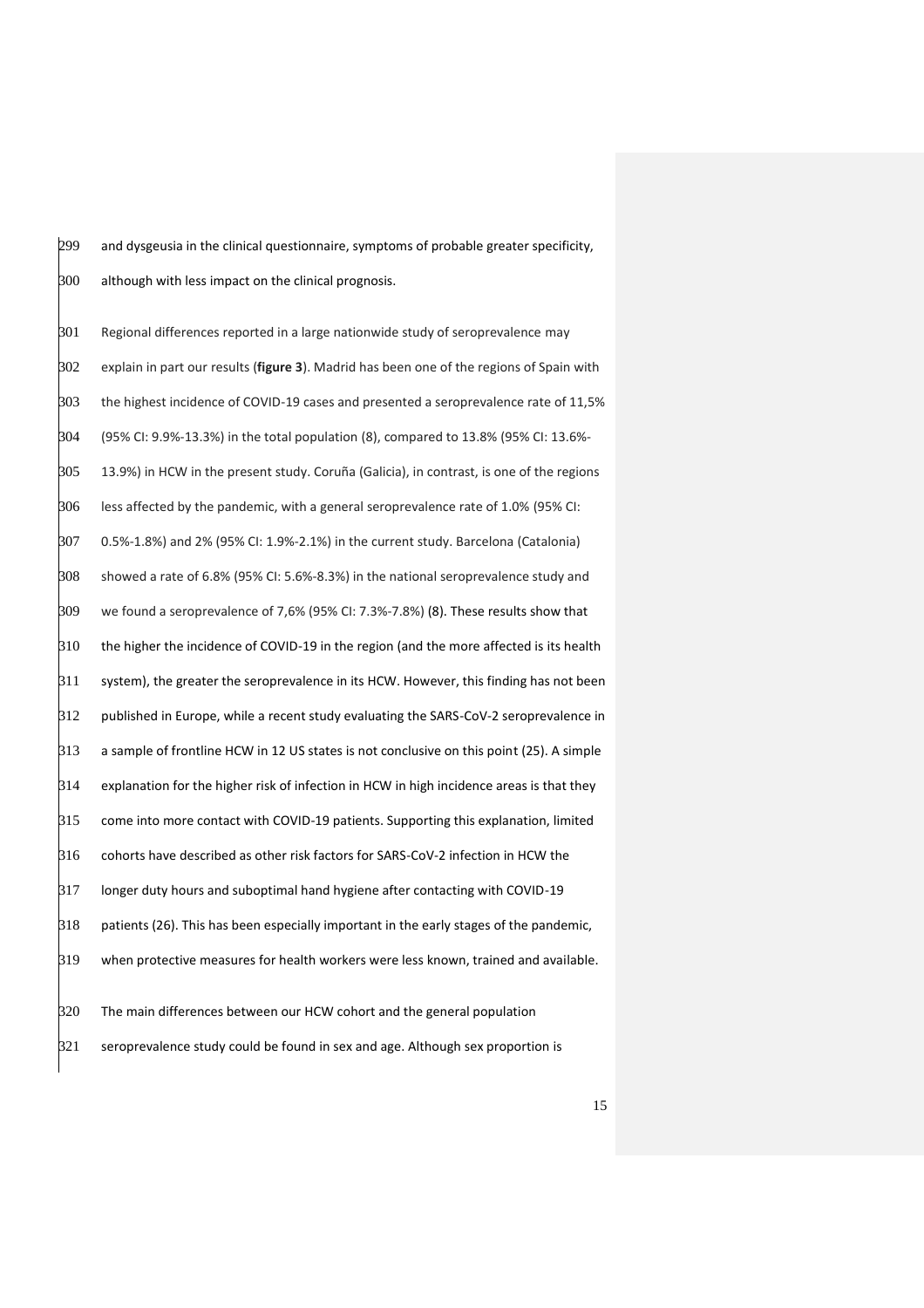different (ratio female: male of 1:1 in general population study and 2.3:1 in our HCW cohort), no differences in seroprevalence by sex were found in both studies. With respect to the age, the 30-60 years subgroup (in which a slightly higher seroprevalence was documented in the nationwide study; 30-60y: 4,8% vs Overall: 4,6%) is overrepresented in our HCW cohort compared to Spanish general population study (75.5% vs 49.6%, respectively) (8). Therefore, we can assume that differences in distribution on age (but not on sex) could be partially responsible for the differences in seroprevalence observed between both studies. Furthermore, the correlation of HCW seropositivity with regional seropositivity might 331 be largely explained by contact and transmission outside the workplace. Therefore, overall hospital personnel would not be at excessively higher risk compared to the general population. However, the risk within HCW is strongly associated with risky professions, explaining why HCW at high- and moderate- risk of exposure (with activity 335 in a clinical environment) have higher seroprevalence. With respect to age, we observed higher titre of IgG antibodies against SARS-CoV-2 in older subjects compared to younger HCW. It could be partially explained by fact that susceptibility to symptomatic and severe infection seems to increase with age (27). In this sense, although susceptibility to infection is probably similar among different age

 groups, more symptomatic and severe infection usually implies a more intensive antibody response.

 The current study has important limitations that need to be mentioned. Measuring humoral response to detect previous SARS-CoV-2 infection has been debated. The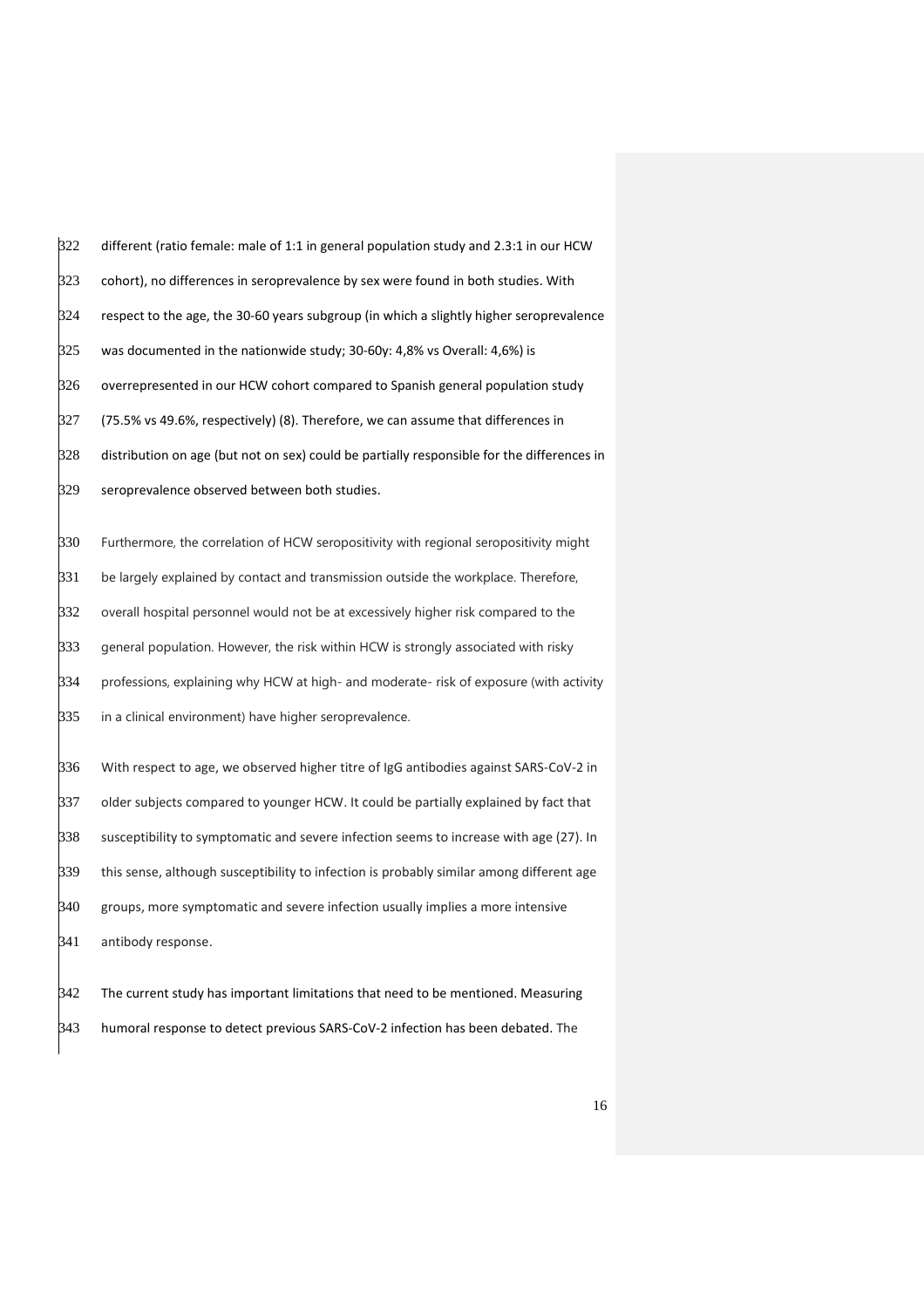$\beta$ 44 prevalence could have been underestimated because at the time of collection some participants had either been recently infected and had not yet developed an IgG response, or had previously been infected but antibody levels had subsequently declined. Other limitations are the incomplete PCR data (only performed in 17,6% of the subjects), the lack of accurately data on the timing of symptoms relative to testing, and the lack of data on the participation of individuals in high-risk procedures, like intubation and bronchoscopy, or other extra-professional risk behaviours, like public transport use or participation in large gatherings. Finally, when comparing our regional HCW seroprevalence with regional seroprevalence in the general population, we have to state that our study took some samples up to 1 month later than the national seroprevalence study. However, both studies began on similar dates and at that time the spread of the virus in Spain was at its lowest level. So, it is very unlikely that the observed differences were due to the fact that some samples in our study were obtained slightly later.

**Conclusions**

 We have found a slightly higher seroprevalence of IgG SARS-CoV-2 antibodies in HCW as compared to general population, with very variable percentage depending on the region, correlating with community COVID19 incidence. Almost 40% of the HCW with  $\beta$ 62 antibody response were asymptomatic and two thirds of the HCW with previous SARS- CoV-2 infection had not been previously diagnosed before antibody testing. Moreover, we found a clear occupational risk for SARS-CoV-2 infection related to working in clinical environment.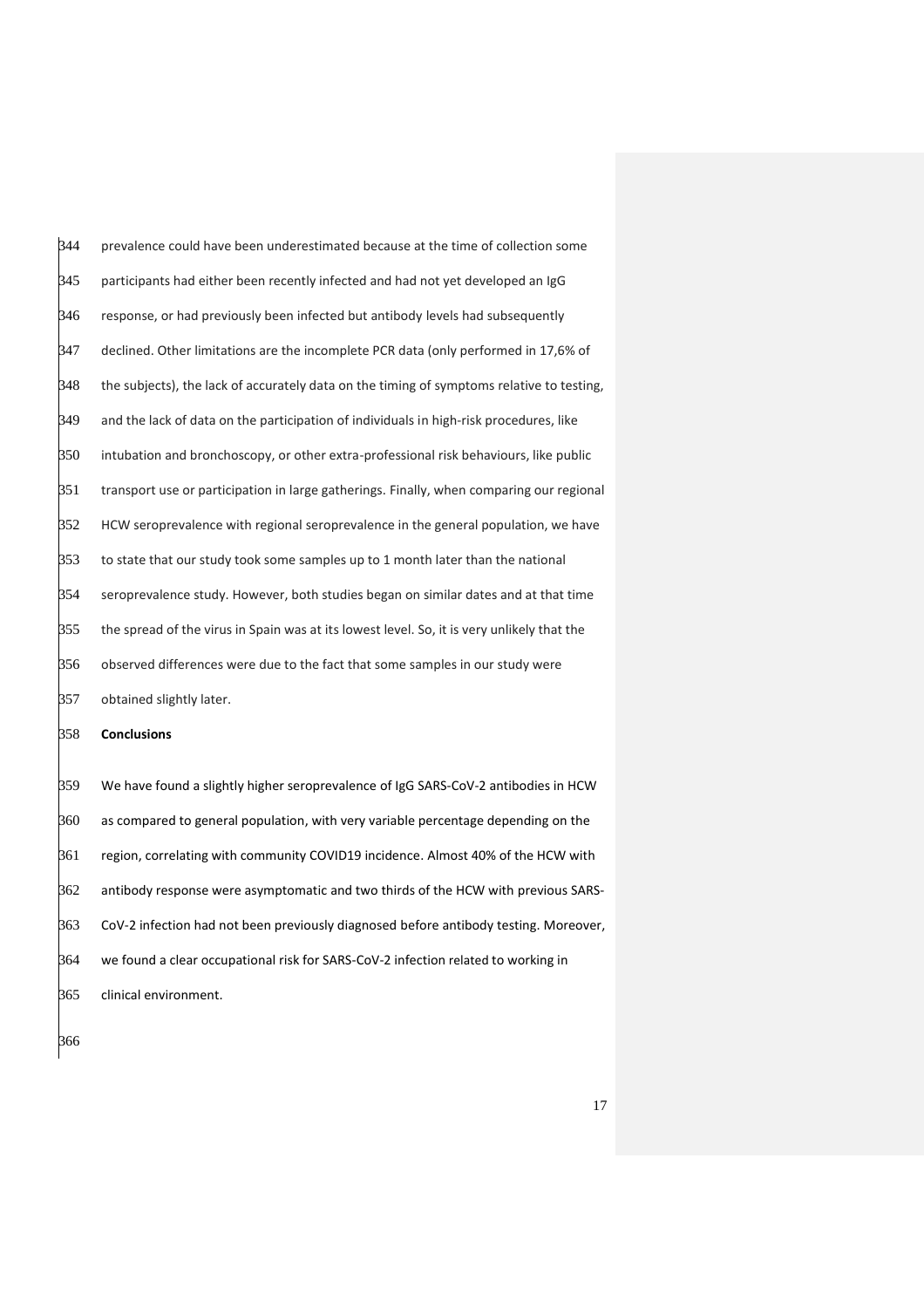| 367<br>368 | <b>Funding</b>                                                                        |
|------------|---------------------------------------------------------------------------------------|
| 369        | This work has not received any funding                                                |
| 370        |                                                                                       |
| 371        | <b>Ethics approval</b>                                                                |
| 372        | The protocol was approved by the Ethics Committee of HM Group (GHM) (Comité           |
| 373        | Ético de Investigación con Medicamentos de HM Hospitales) (ref. no.                   |
| 374        | 20.04.1611/1640-GHM).                                                                 |
| 375        |                                                                                       |
| 376        | <b>Author Contributions</b>                                                           |
| 377        | All authors conceptualized and designed the study, J.F.V., R.M. and J.M.C.V. drafted  |
| 378        | the manuscript and made final revisions, and all authors critically revised, read and |
| 379        | approved the final manuscript.                                                        |
| 380        |                                                                                       |
| 381        | <b>Conflict of Interest</b>                                                           |
| 382        | The authors declare that there are no conflicts of interest                           |
| 383        |                                                                                       |
| 384        |                                                                                       |
| 385        |                                                                                       |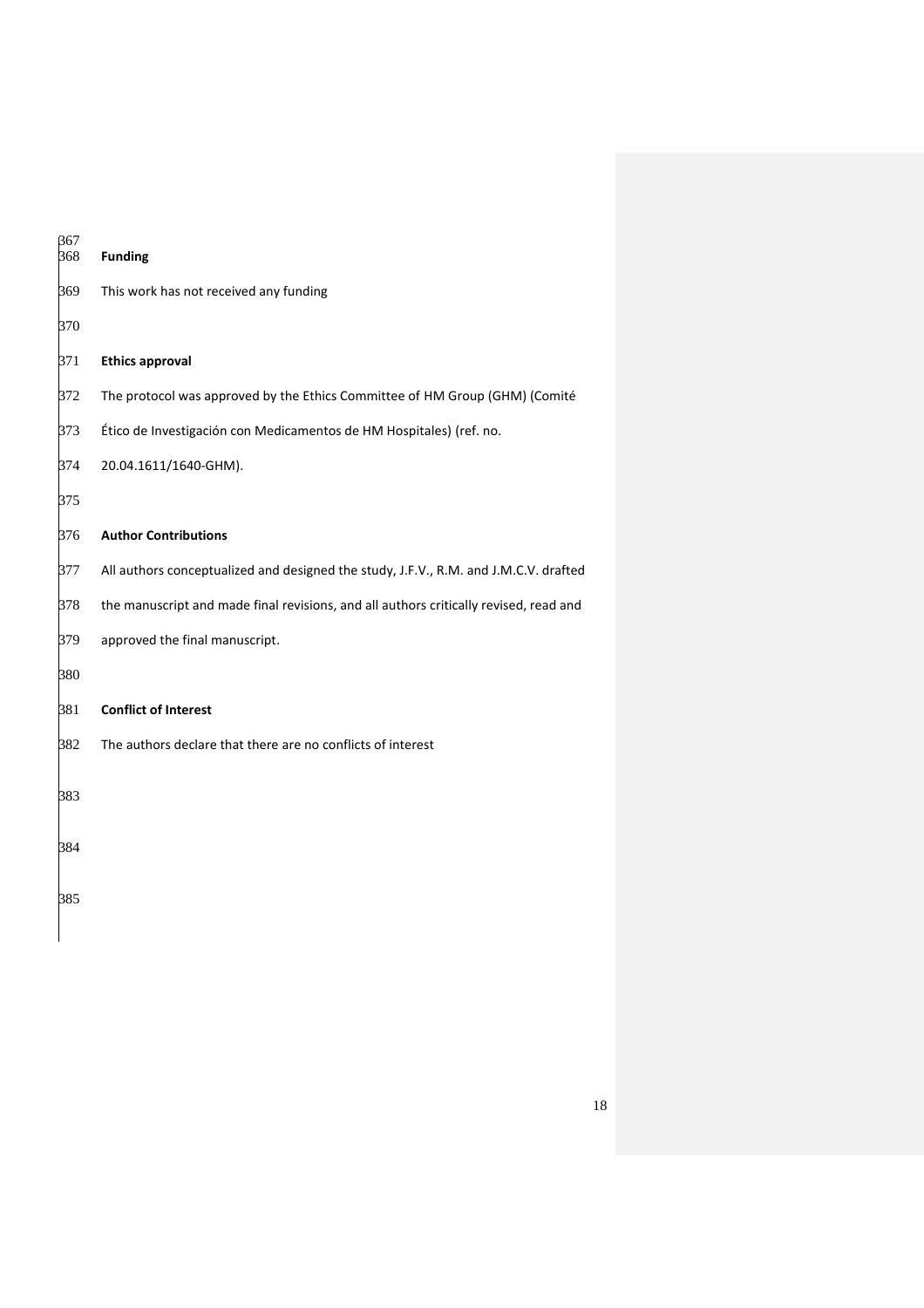| 386 |     | <b>REFERENCES</b>                                                                                                                 |
|-----|-----|-----------------------------------------------------------------------------------------------------------------------------------|
| 387 |     | Guan WJ, Ni ZY, Hu Y, et al. Clinical Characteristics of Coronavirus Disease 2019 in China. N Engl J Med. 2020;382(18):1708-      |
| 388 |     | 1720. doi:10.1056/NEJMoa2002032                                                                                                   |
| 389 | 2.  | WHO. Coronavirus disease (COVID-19). Situation report - 180. 10 August 2020. https://www.who.int/docs/default-                    |
| 390 |     | source/coronaviruse/situation-reports/20200810-covid-19-sitrep-203.pdf?sfvrsn=aa050308_2                                          |
| 391 | 3.  | Deeks JJ, Dinnes J, Takwoingi Y, et al. Antibody tests for identification of current and past infection with SARS-CoV-2. Cochrane |
| 392 |     | Database Syst Rev. 2020;6(6):CD013652. Published 2020 Jun 25. doi:10.1002/14651858.CD013652                                       |
| 393 | 4.  | Chou R, Dana T, Buckley DI, Selph S, Fu R, Totten AM. Epidemiology of and Risk Factors for Coronavirus Infection in Health Care   |
| 394 |     | Workers: A Living Rapid Review. Ann Intern Med. 2020;173(2):120-136. doi:10.7326/M20-1632                                         |
| 395 | 5.  | Análisis de los casos de COVID-19 en personal sanitario notificados a la red nacional de vigilancia epidemiológica (RENAVE)       |
| 396 |     | hasta el 10 de mayo en España. Informe a 29 de mayo de 2020. Equipo Covid-19. RENAVE. Centro Nacional de Epidemiología            |
| 397 |     | CNM. Instituto de Salud Carlos III.                                                                                               |
| 398 |     | https://www.isciii.es/QueHacemos/Servicios/VigilanciaSaludPublicaRENAVE/EnfermedadesTransmisibles/Documents/INFORM                |
| 399 |     | ES/Informes%20COVID-19/COVID-19%20en%20personal%20sanitario%2029%20de%20mayo%20de%202020.pdf                                      |
| 400 | 6.  | Lahner, E.; Dilaghi, E.; Prestigiacomo et al Prevalence of Sars-Cov-2 Infection in Health Workers (HWs) and Diagnostic Test       |
| 401 |     | Performance: The Experience of a Teaching Hospital in Central Italy. Int J Environ Res Public Health. 2020 Jun 19;17(12):4417.    |
| 402 |     | doi: 10.3390/ijerph17124417. PMID: 32575505; PMCID: PMC7345358.                                                                   |
| 403 | 7.  | Pallett SJC, Rayment M, Patel A, et al. Point-of-care serological assays for delayed SARS-CoV-2 case identification among health- |
| 404 |     | care workers in the UK: a prospective multicentre cohort study [published online ahead of print, 2020 Jul 24]. Lancet Respir      |
| 405 |     | Med. 2020; S2213-2600(20)30315-5. doi:10.1016/S2213-2600(20)30315-5                                                               |
| 406 | 8.  | Pollán M, Pérez-Gómez B, Pastor-Barriuso R, et al. Prevalence of SARS-CoV-2 in Spain (ENE-COVID): a nationwide, population-       |
| 407 |     | based seroepidemiological study. Lancet. 2020;396(10250):535-544. doi:10.1016/S0140-6736(20)31483-5                               |
| 408 | 9.  | Sood N, Simon P, Ebner P, et al. Seroprevalence of SARS-CoV-2-Specific Antibodies Among Adults in Los Angeles County,             |
| 409 |     | California, on April 10-11, 2020 [published online ahead of print, 2020 May 18]. JAMA. 2020;e208279.                              |
| 410 |     | doi:10.1001/jama.2020.8279. 4,65%                                                                                                 |
| 411 |     | 10. Xu X, Sun J, Nie S, et al. Seroprevalence of immunoglobulin M and G antibodies against SARS-CoV-2 in China [published online  |
| 412 |     | ahead of print, 2020 Jun 5]. Nat Med. 2020;10.1038/s41591-020-0949-6. doi:10.1038/s41591-020-0949-6                               |
| 413 |     | 11. Stringhini S, Wisniak A, Piumatti G, et al. Seroprevalence of anti-SARS-CoV-2 IgG antibodies in Geneva, Switzerland (SEROCoV- |
| 414 |     | POP): a population-based study [published online ahead of print, 2020 Jun 11]. Lancet. 2020;S0140-6736(20)31304-0.                |
| 415 |     | doi:10.1016/S0140-6736(20)31304-0                                                                                                 |
| 416 | 12. | Moscola J, Sembajwe G, Jarrett M, et al. Prevalence of SARS-CoV-2 Antibodies in Health Care Personnel in the New York City        |
| 417 |     | Area [published online ahead of print, 2020 Aug 6]. JAMA. 2020;e2014765. doi:10.1001/jama.2020.14765                              |
| 418 |     | 13. Xu X, Sun J, Nie S, et al. Seroprevalence of immunoglobulin M and G antibodies against SARS-CoV-2 in China [published online  |
| 419 |     | ahead of print, 2020 Jun 5]. Nat Med. 2020;10.1038/s41591-020-0949-6. doi:10.1038/s41591-020-0949-6                               |
| 420 | 14. | Iversen K, Bundgaard H, Hasselbalch RB, et al. Risk of COVID-19 in health-care workers in Denmark: an observational cohort        |
| 421 |     | study [published online ahead of print, 2020 Aug 3] [published correction appears in Lancet Infect Dis. 2020 Aug 14;:]. Lancet    |
| 422 |     | Infect Dis. 2020;S1473-3099(20)30589-2. doi:10.1016/S1473-3099(20)30589-2                                                         |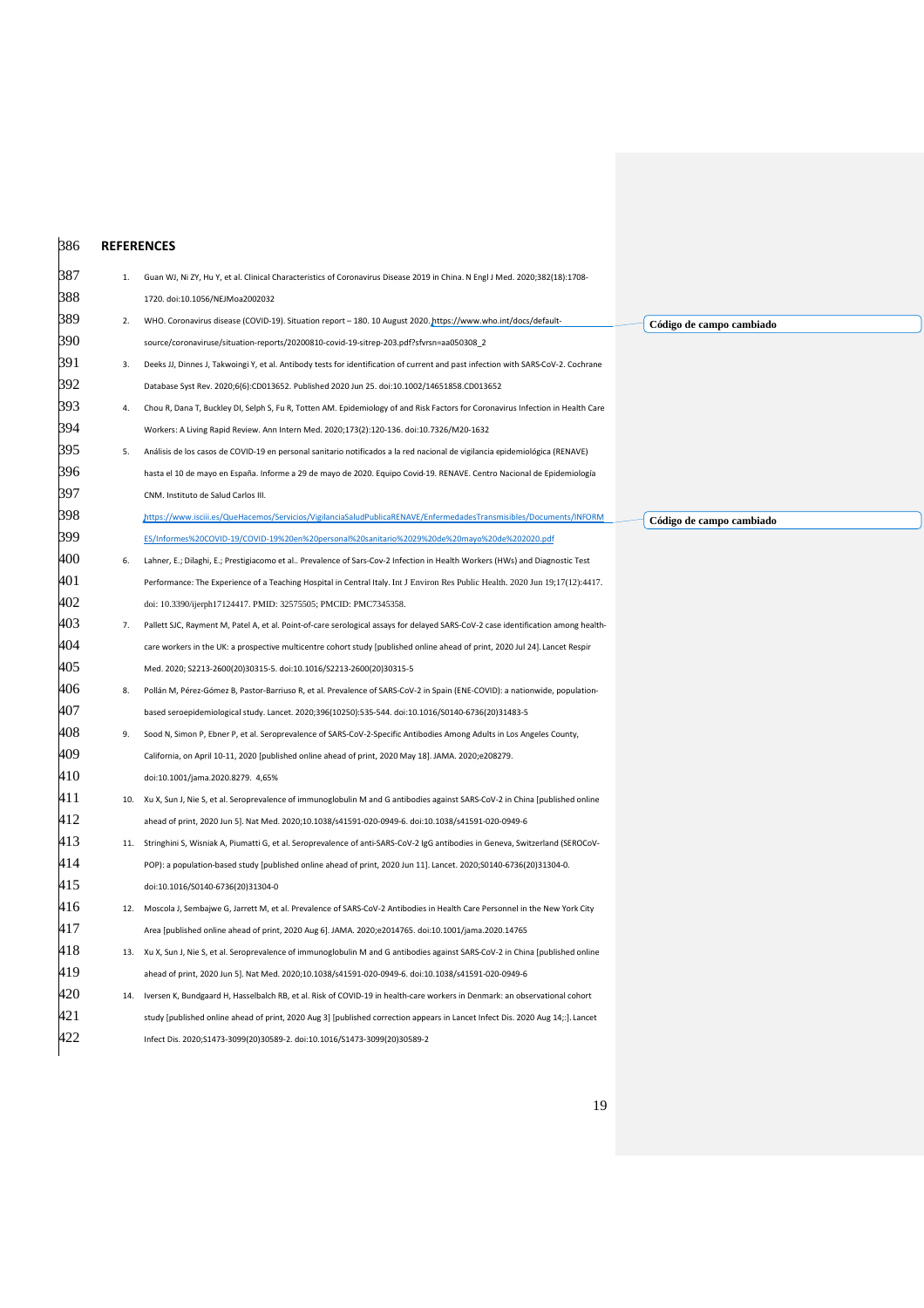| 423 |     | 15. Grant J, Wilmore S, McCann N, et al. Seroprevalence of SARS-CoV-2 antibodies in healthcare workers at a London NHS Trust    |  |
|-----|-----|---------------------------------------------------------------------------------------------------------------------------------|--|
| 424 |     | [published online ahead of print, 2020 Aug 4]. Infect Control Hosp Epidemiol. 2020;1-12. doi:10.1017/ice.2020.402               |  |
| 425 | 16. | Garcia-Basteiro AL, Moncunill G, Tortajada M, et al. Seroprevalence of antibodies against SARS-CoV-2 among health care          |  |
| 426 |     | workers in a large Spanish reference hospital. Nat Commun. 2020;11(1):3500. Published 2020 Jul 8. doi:10.1038/s41467-020-       |  |
| 427 |     | 17318-x                                                                                                                         |  |
| 428 |     | 17. Lai X, Wang M, Qin C, et al. Coronavirus Disease 2019 (COVID-2019) Infection Among Health Care Workers and Implications for |  |
| 429 |     | Prevention Measures in a Tertiary Hospital in Wuhan, China. JAMA Netw Open. 2020;3(5):e209666. Published 2020 May 1.            |  |
| 430 |     | doi:10.1001/jamanetworkopen.2020.9666                                                                                           |  |
| 431 | 18. | Kluytmans-van den Bergh MFQ, Buiting AGM, Pas SD, et al. Prevalence and Clinical Presentation of Health Care Workers With       |  |
| 432 |     | Symptoms of Coronavirus Disease 2019 in 2 Dutch Hospitals During an Early Phase of the Pandemic. JAMA Netw Open.                |  |
| 433 |     | 2020;3(5):e209673. Published 2020 May 1. doi:10.1001/jamanetworkopen.2020.9673                                                  |  |
| 434 | 19. | Hunter E, Price DA, Murphy E, et al. First experience of COVID-19 screening of health-care workers in England. Lancet.          |  |
| 435 |     | 2020;395(10234):e77-e78. doi:10.1016/S0140-6736(20)30970-3                                                                      |  |
| 436 | 20. | Folgueira MD, Muñoz-Ruipérez C, Alonso-López MA, Delgado R. SARS-CoV-2 infection in Health Care Workers in a large public       |  |
| 437 |     | hospital in Madrid, Spain, during March 2020. medRxiv 2020. preprint doi: https://doi.org/10.1101/2020.04.07.20055723           |  |
| 438 | 21. | Hunter BR, Dbeibo L, Weaver CS, et al. Seroprevalence of severe acute respiratory coronavirus virus 2 (SARS-CoV-2) antibodies   |  |
| 439 |     | among healthcare workers with differing levels of coronavirus disease 2019 (COVID-19) patient exposure [published online        |  |
| 440 |     | ahead of print, 2020 Aug 3]. Infect Control Hosp Epidemiol. 2020;1-2. doi:10.1017/ice.2020.390                                  |  |
| 441 | 22. | Dimcheff DE, Schildhouse RJ, Hausman MS et al. Seroprevalence of Severe Acute Respiratory Syndrome Coronavirus-2 (SARS-         |  |
| 442 |     | CoV-2) Infection Among VA Healthcare System Employees Suggests Higher Risk of Infection When Exposed to SARS-CoV-2              |  |
| 443 |     | Outside of the Work Environment. Infect Control Hosp Epidemiol. 2020 Sep 23:1-25. doi: 10.1017/ice.2020.1220. Epub ahead        |  |
| 444 |     | of print. PMID: 32962771; PMCID: PMC7578654                                                                                     |  |
| 445 |     | 23. Rivett L, Sridhar S, Sparkes D, et al. Screening of healthcare workers for SARS-CoV-2 highlights the role of asymptomatic   |  |
| 446 |     | carriage in COVID-19 transmission. Elife. 2020;9:e58728. Published 2020 May 11. doi:10.7554/eLife.58728                         |  |
| 447 | 24. | Long QX, Tang XJ, Shi QL, et al. Clinical and immunological assessment of asymptomatic SARS-CoV-2 infections [published         |  |
| 448 |     | online ahead of print, 2020 Jun 18]. Nat Med. 2020;10.1038/s41591-020-0965-6. doi:10.1038/s41591-020-0965-6                     |  |
| 449 | 25. | Self WH, Tenforde MW, Stubblefield WB, et al. Seroprevalence of SARS-CoV-2 Among Frontline Health Care Personnel in a           |  |
| 450 |     | Multistate Hospital Network - 13 Academic Medical Centers, April-June 2020. MMWR Morb Mortal Wkly Rep.                          |  |
| 451 |     | 2020;69(35):1221-1226. Published 2020 Sep 4. doi:10.15585/mmwr.mm6935e2                                                         |  |
| 452 | 26. | Ran L, Chen X, Wang Y, Wu W, Zhang L, Tan X. Risk Factors of Healthcare Workers with Corona Virus Disease 2019: A               |  |
| 453 |     | Retrospective Cohort Study in a Designated Hospital of Wuhan in China [published online ahead of print, 2020 Mar 17]. Clin      |  |
| 454 |     | Infect Dis. 2020;ciaa287. doi:10.1093/cid/ciaa287                                                                               |  |
| 455 | 27. | Kang SJ, Jung SI. Age-Related Morbidity and Mortality among Patients with COVID-19. Infect Chemother. 2020;52(2):154-164.       |  |
| 456 |     | doi:10.3947/ic.2020.52.2.154                                                                                                    |  |
| 457 |     |                                                                                                                                 |  |
|     |     |                                                                                                                                 |  |
|     |     |                                                                                                                                 |  |
| 461 |     |                                                                                                                                 |  |

**Código de campo cambiado**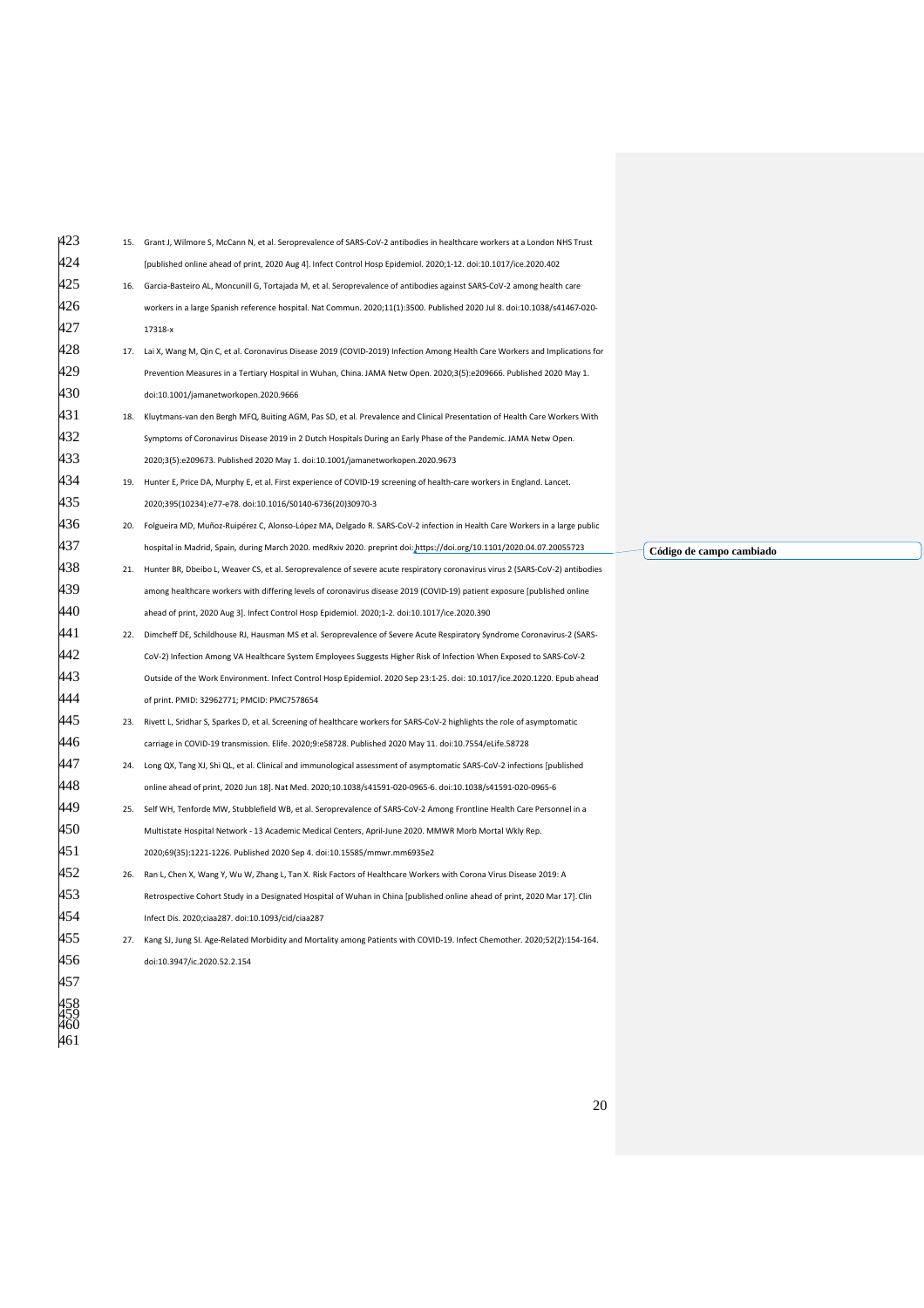#### 462 **TABLES (1-3)** 462<br>463

#### All  $(n = 6038)$ <br>3920 Positive  $(n = 662)$ <br>540 (13.8%) Negative  $(n = 5349)$ <br>3363 (85.8%) Indeterminate  $\frac{(n = 27)}{17(0.4\%)}$ p value Region Madrid 3920 540 (13.8%) 3363 (85.8%) 17 (0.4%) < 0.0001 Coruña 1099 22 (2.0%) 1076 (97.9%) 1 (0.1%) Barcelona 887 67 (7.6%) 820 (92.4%) 0 (0.0%) Other 132 33 (25.0%) 90 (68.2%) 9 (6.8%) Age < 30 909 112 (12.3%) 785 (86.4%) 12 (1.3%) 0.242 30-45 2679 273 (10.2%) 2395 (89.4%) 11 (0.4%) 46-60 1881 209 (11.1%) 1668 (88.7%) 4 (0.2%)  $> 60$  569 68 (11.9%) 501 (88.0%) 0 (0.0%) Sex Male 1744 195 (11.2%) 1542 (88.4%) 7 (0.4%) 0.771 Female 294 467 (10.9%) 3807 (88.7%) Exposure Risk Low grade 1238 89 (7.2%) 1148 (92.7%) 1 (0.1%) < 0.0001 Moderate grade<br>High grade 881 (86.9%) High grade 3786 457 (12.1%) 3320 (87.7%) 9 (0.2%) COVID-19 Symptoms Yes 1253 401 (32.0%) 839 (67.0%) 13 (1.0%) < 0.0001<br>Fever 318 174 (54.7%) 140 (44.0%) 4 (1.3%) < 0.0001 140 (44.0%) Low-grade fever 342 166 (48.5%) 171 (50.0%) 5 (1.5%) < 0.0001 Cough 543 227 (41.8%) 308 (56.7%) 8 (1.5%) < 0.0001 Breathlessness 180 86 (47.8%) 93 (51.7%) 1 (0.6%) < 0.0001<br>Anosmia 208 161 (77.4%) 41 (19.7%) 6 (2.9%) < 0.0001 Anosmia 208 161 (77.4%) 41 (19.7%) 6 (2.9%) < 0.0001 Dysgeusia 194 150 (77.3%) 40 (20.6%) 4 (2.1%) < 0.0001<br>Diarrhea 277 126 (45.5%) 149 (53.8%) 2 (0.7%) < 0.0001 277 126 (45.5%) 149 (53.8%) 2 (0.7%) < 0.0001<br>4977 362 (7.3%) 4595 (92.3%) 20 (0.4%) < 0.0001  $PCR$ testing<sup>a</sup> Non-Testing 4977 362 (7.3%) 4595 (92.3%) 20 (0.4%)<br>
Positive 245 194 (79.2%) 49 (20.0%) 2 (0.8%) 194 (79.2%) Negative 816 106 (13.0%) 705 (86.4%) 5 (0.6%) Infection Category No Infection 5300 0 (0.0%) 5300 (100.0%)  $0(0.0\%)$  < 0.0001 Asymptomatic Infection<br>Mild 264 261 (98.9%) 2 (0.8%) 1 (0.4%) Mild 395 351 (88.9%) 43 (10.9%) 1 (0.3%) Moderate-Severe<br>NAb 54 50 (92.6%) 4 (7.4%) 0 (0.0%) 25 0 (0.0%) 0 (0.0%) 25 (100.0%)

464<br>465

465 Table 1. Geographical region, demographic characteristics, exposure grade, previous clinical data and<br>466 Final infection category among all participants (n=6038), by IgG against SARS-CoV-2 results, with

466 final infection category among all participants (n=6038), by IgG against SARS-CoV-2 results, with<br>467 final statistical significance for the independence test (Chi-squared test) with positive or negative resu

467 statistical significance for the independence test (Chi-squared test) with positive or negative result of<br>468 IgG antibodies. COVID 19: Coronavirus Disease 2019; PCR: Polymerase chain reaction; SARS-CoV-2: Severe Acut

468 IgG antibodies. COVID 19: Coronavirus Disease 2019; PCR: Polymerase chain reaction; SARS-CoV-2: Severe Acute Respiratory<br>469 Syndrome Coronavirus 2; IgG: Immunoglobulin G; NA: not applicable. PCR testing was performed

470 is antiboures. COVID 13. Complaying Disease 2013, FCh. Frujine ase Grant reaction, SKN3-COV-2. Severe Active Respire<br>Sign Syndrome Coronavirus 2; [igC: limmungglobulin G; NA: not applicable. <sup>a</sup> PCR testing was perform

household or hospital contact with COVID19 patients; b Subjects with indeterminate IgG result and negative or non-tested PCR.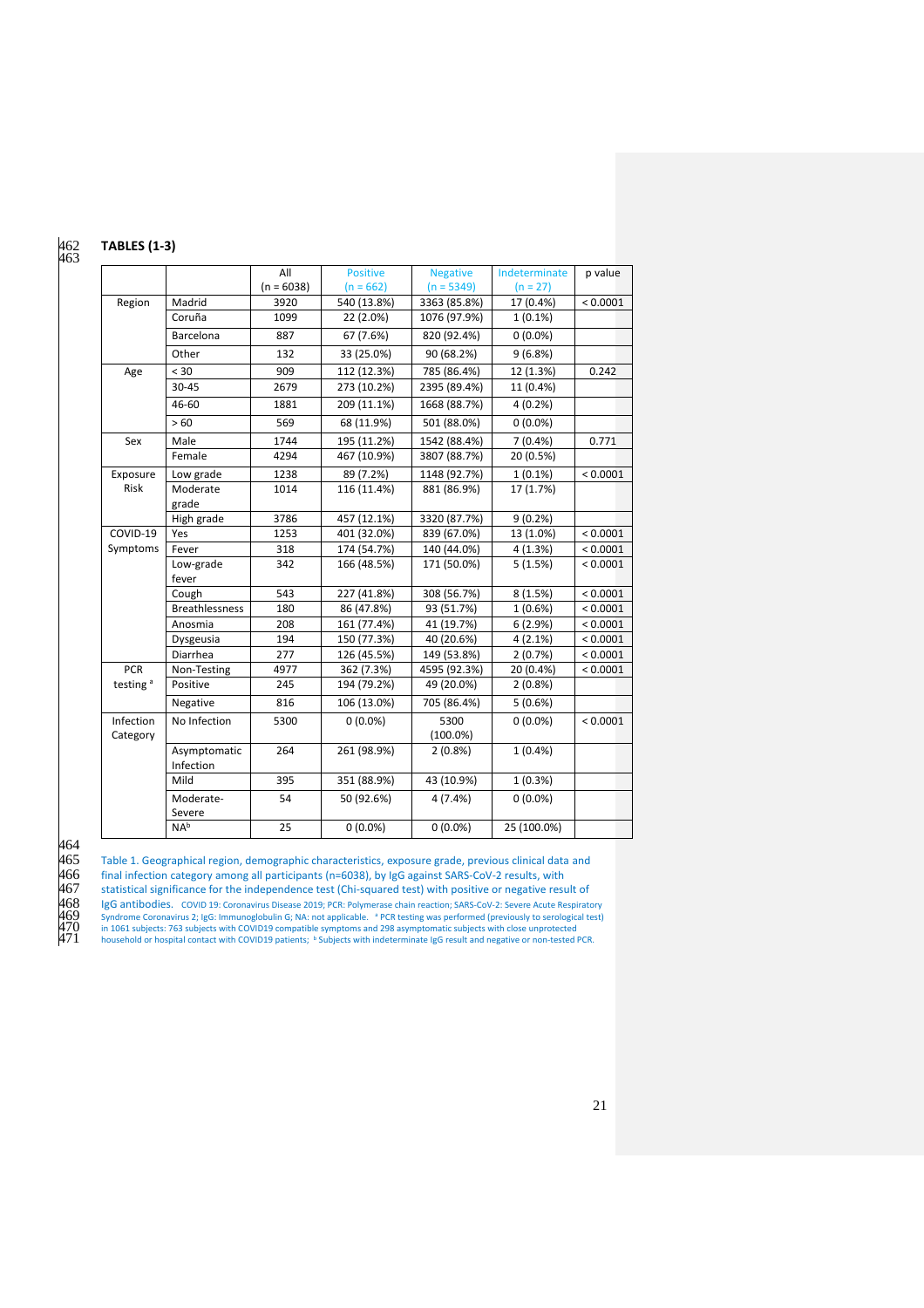- 472
- 473
- 474
- 
- 475

|                                                           | n   | %     |
|-----------------------------------------------------------|-----|-------|
| Symptomatic                                               | 449 | 63.0% |
| Symptoms + PCR positive + IgG positive                    |     | 24.5% |
| Symptoms + PCR positive (IgG negative or undetermined)    |     | 6,7%  |
| Symptoms + IgG positive (PCR negative or not testing)     |     | 31,7% |
| Asymptomatic                                              |     | 37.0% |
| No symptoms + PCR positive + IgG positive                 |     | 2.7%  |
| No symptoms + PCR positive (IgG negative or undetermined) |     | 0,4%  |
| No symptoms + IgG positive (PCR negative or not testing)  | 242 | 33.9% |

477

Table 2. Categories of SARS-CoV-2 infection (n=713) based on the presence of COVID19 compatible

symptoms (symptomatic and asymptomatic) and the results of PCR (when available <sup>a</sup>) and IgG SARS-CoV-2 tests.

481 COVID 19: Coronavirus Disease 2019; PCR: Polymerase chain reaction; SARS-CoV-2: Severe Acute

482 Respiratory Syndrome Coronavirus 2; IgG: Immunoglobulin G

 $483$  PCR testing was performed (previously to serological test) in 1061 subjects: 763 subjects with COVID19

484 compatible symptoms and 298 asymptomatic subjects with close unprotected household or hospital

contact with COVID19 patients.

486 487

**Con formato:** Sin Resaltar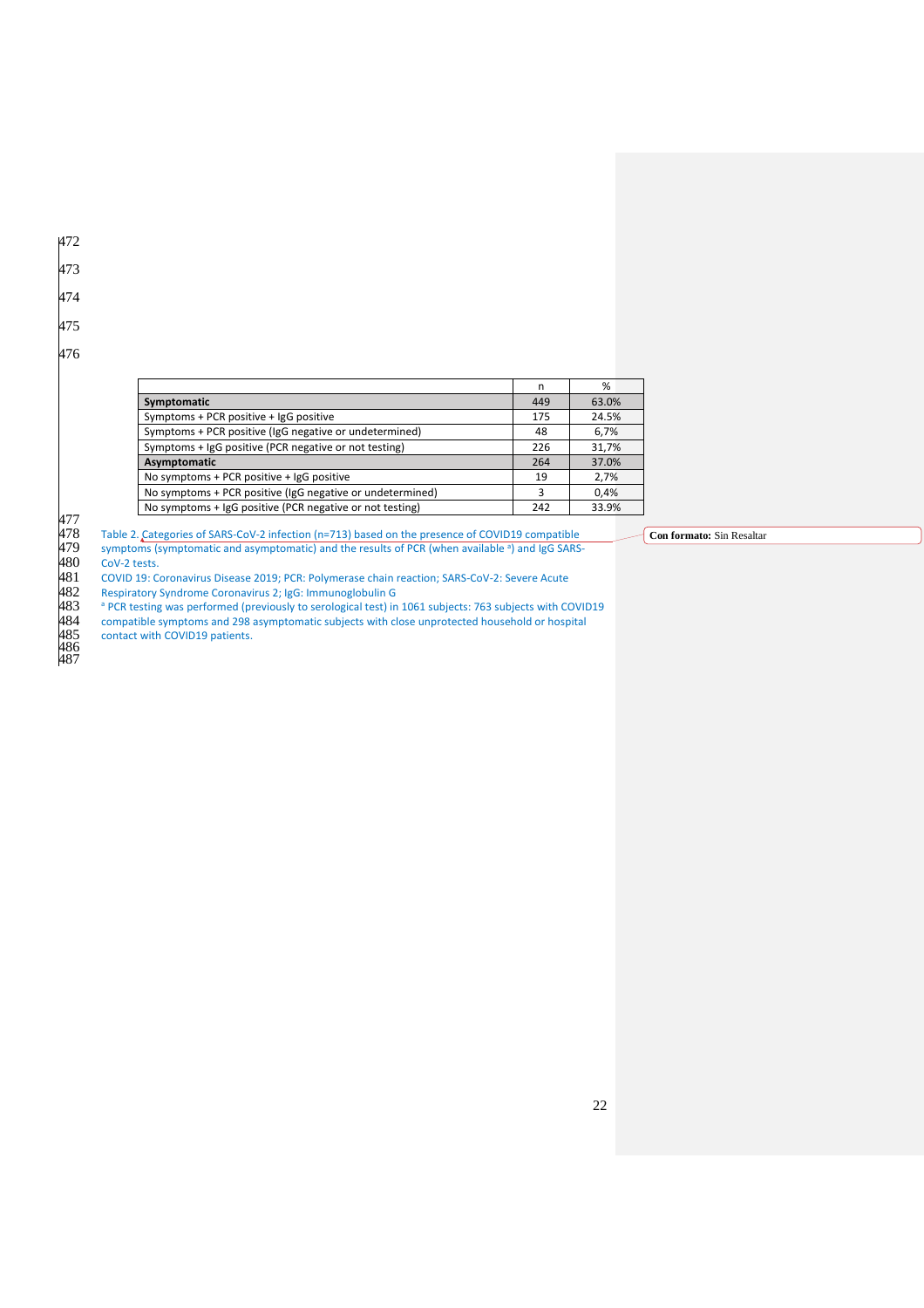|                       |                  | Univariate Model      | Multivariate Model   |
|-----------------------|------------------|-----------------------|----------------------|
|                       |                  | OR (95% CI)           | OR (95% CI)          |
| Region                | Madrid           | 1.000 (ref.)          | $1.00$ (ref.)        |
|                       | <b>Barcelona</b> | $0.51(0.39 - 0.66)$   | $0.52(0.40 - 0.66)$  |
|                       | Coruña           | $0.13(0.08 - 0.19)$   | $0.12(0.08 - 0.18)$  |
|                       | Other            | $2.09(1.37 - 3.09)$   | $2.28(1.51 - 3.37)$  |
| Age                   | < 30             | 1.000 (ref.)          | $1.00$ (ref.)        |
|                       | 30-45            | $0.80(0.64 - 1.01)$   | $0.84(0.67 - 1.06)$  |
|                       | 46-60            | $0.83(0.66 - 1.06)$   | $0.96(0.76-1.23)$    |
|                       | >60              | $0.88(0.64 - 1.21)$   | $1.07(0.77 - 1.48)$  |
| Sex                   | Female           | $1.000$ (ref.)        | $1.00$ (ref.)        |
|                       | Male             | $1.03(0.86 - 1.23)$   | $1.02$ (0.85 - 1.21) |
| <b>Exposure Risk</b>  | Low grade        | 1.000 (ref.)          | $1.00$ (ref.)        |
|                       | Moderate grade   | $1.67(1.25 - 2.23)$   | $1.77(1.32 - 2.37)$  |
|                       | High grade       | $1.77(1.41 - 2.26)$   | $2.06(1.63 - 2.62)$  |
| COVID-19 Symptoms     | No               | 1.000 (ref.)          |                      |
|                       | Yes              | $8.16(6.87 - 9.70)$   |                      |
| Fever                 | No               | 1.000 (ref.)          |                      |
|                       | Yes              | 12.95 (10.20 - 16.48) |                      |
| Low grade fever       | No               | 1.000 (ref.)          |                      |
|                       | Yes              | $9.89(7.85 - 12.46)$  |                      |
| Cough                 | No               | $1.000$ (ref.)        |                      |
|                       | Yes              | $8.36(6.86 - 10.17)$  |                      |
| <b>Breathlessness</b> | No               | 1.000 (ref.)          |                      |
|                       | Yes              | $8.39(6.18 - 11.38)$  |                      |
| Anosmia               | No               | 1.000 (ref.)          |                      |
|                       | Yes              | 36.44 (26.21 - 51.57) |                      |
| Dysgeusia             | No               | 1.000 (ref.)          |                      |
|                       | Yes              | 35.50 (25.29 - 50.81) |                      |
| Diarrhea              | No               | 1.000 (ref.)          |                      |
|                       | Yes              | $8.08(6.27 - 10.39)$  |                      |
| Infection category    | Mild             | $1.00$ (ref.)         |                      |
|                       | Moderate-Severe  | $1.57(0.60 - 5.37)$   |                      |

490 491

Table 3. Results of univariate and multivariate logistic regression models for the identification of

493 associated and independently associated factors with positive result for IgG against SARS-CoV-2.<br>494 cOVID 19: Coronavirus Disease 2019; PCR: Polymerase chain reaction; SARS-CoV-2: Severe Acute Respiratory Syndro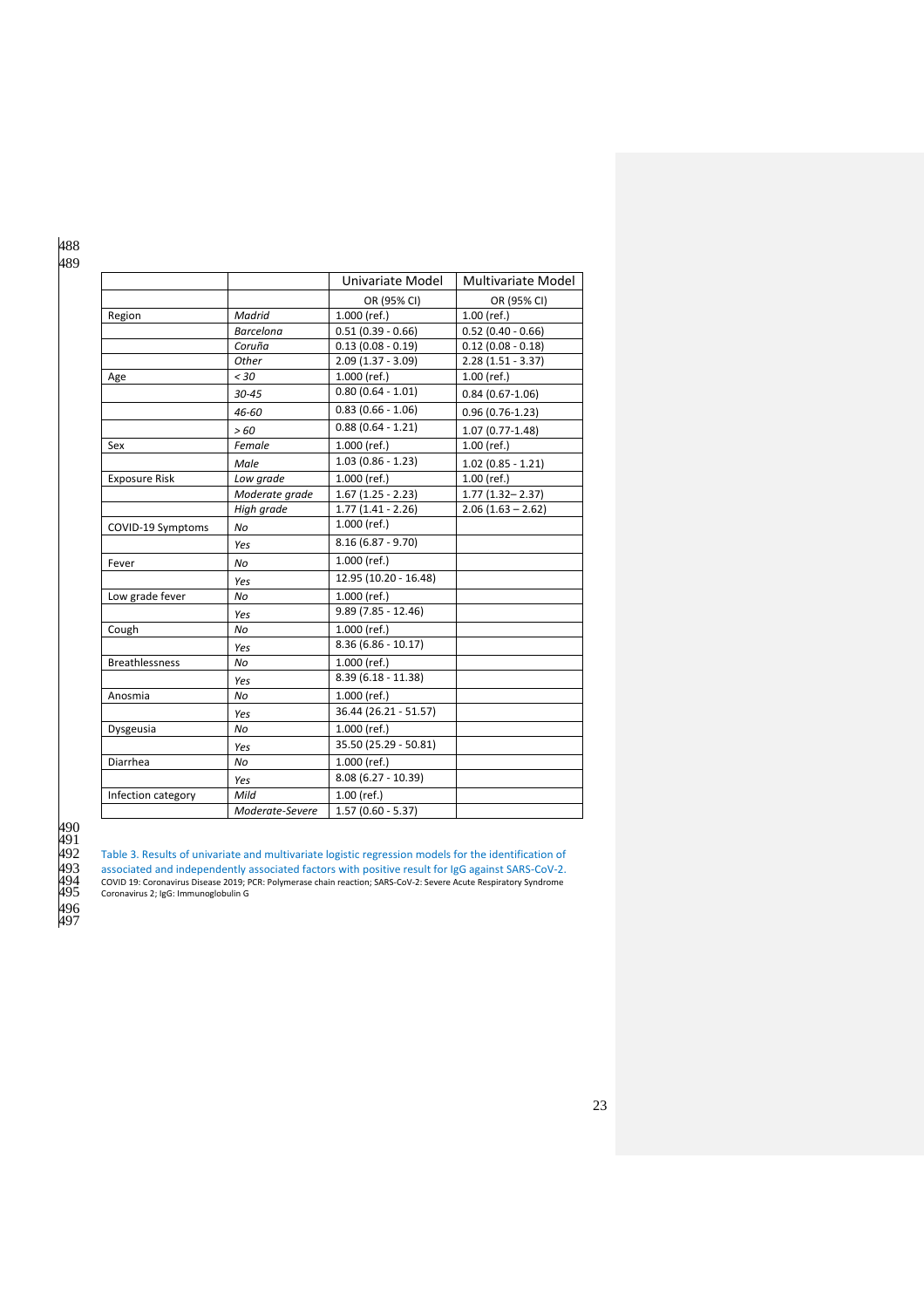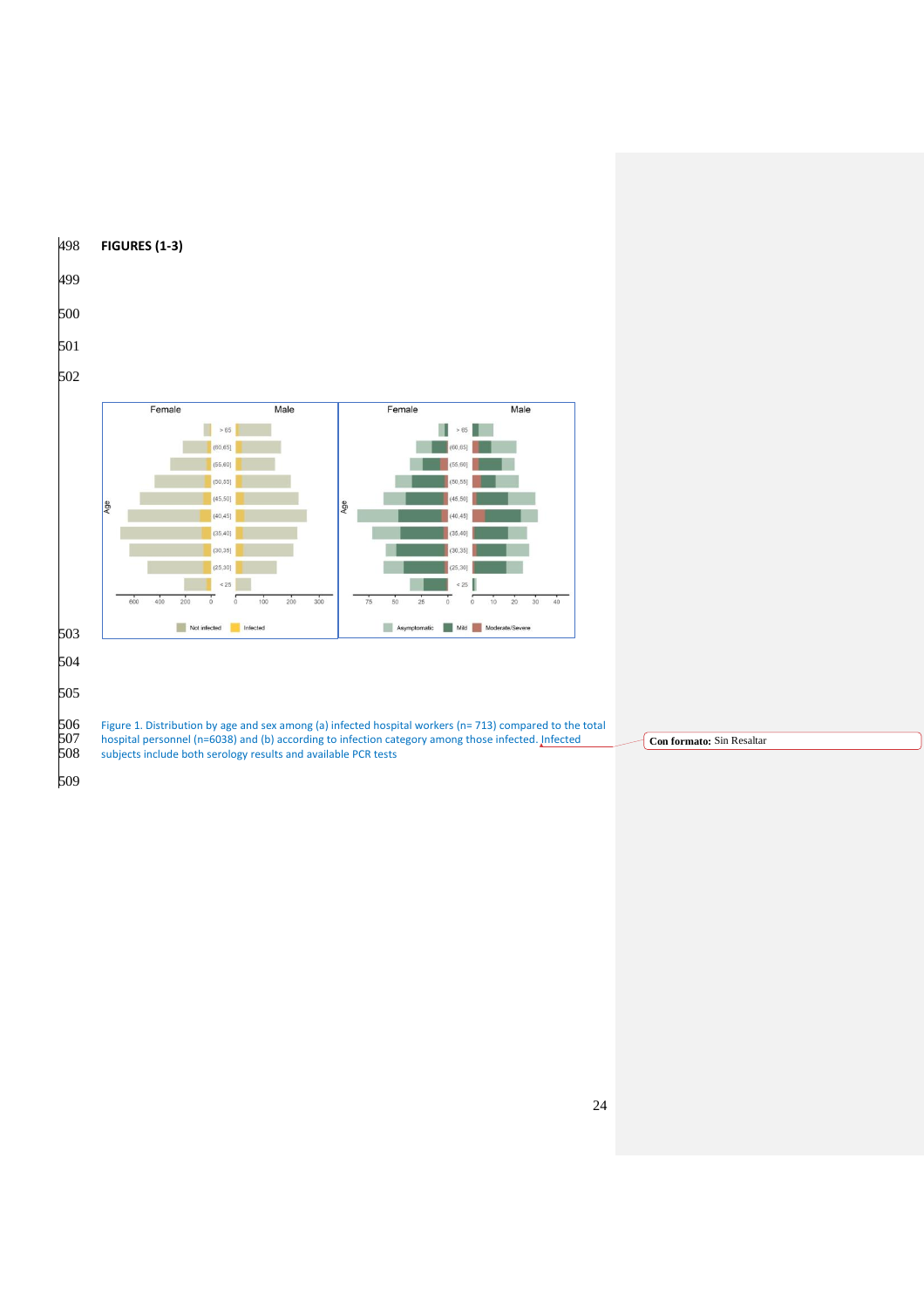

519 Figure 2: Boxplots of the IgG titer of the IgG positive subjects grouped by different baseline variables:<br>520 age, infection category, SARS-Cov-2 PCR result, sex, COVID-19 symptoms and exposition to COVID-19

Black diamonds represent the mean of IgG titer. The IgG titer value of all subjects are presented as

520 age, infection category, SARS-Cov-2 PCR result, sex, COVID-19 symptoms and exposition to COVID-19.<br>521 Black diamonds represent the mean of IgG titer. The IgG titer value of all subjects are presented as<br>522 jittered p

522 jittered points colored by the grouping variable to help visualization. Mean differences were evaluated by Mann-Whitney U test and p values adjusted by Bonferroni method for multiple tests. PCR= by Mann-Whitney U test and p values adjusted by Bonferroni method for multiple tests. PCR= Polymerase chain reaction

**Con formato:** Sin Resaltar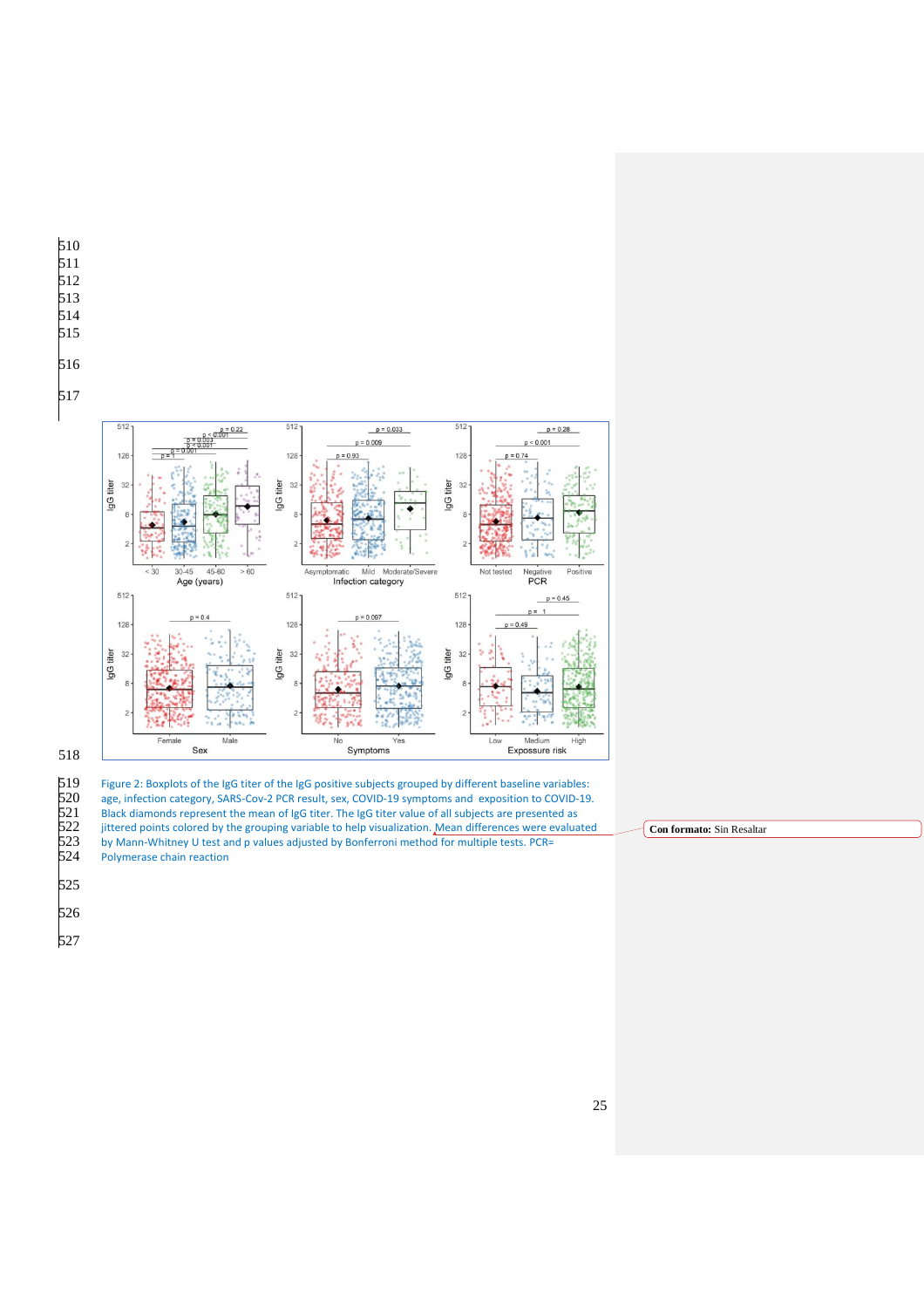